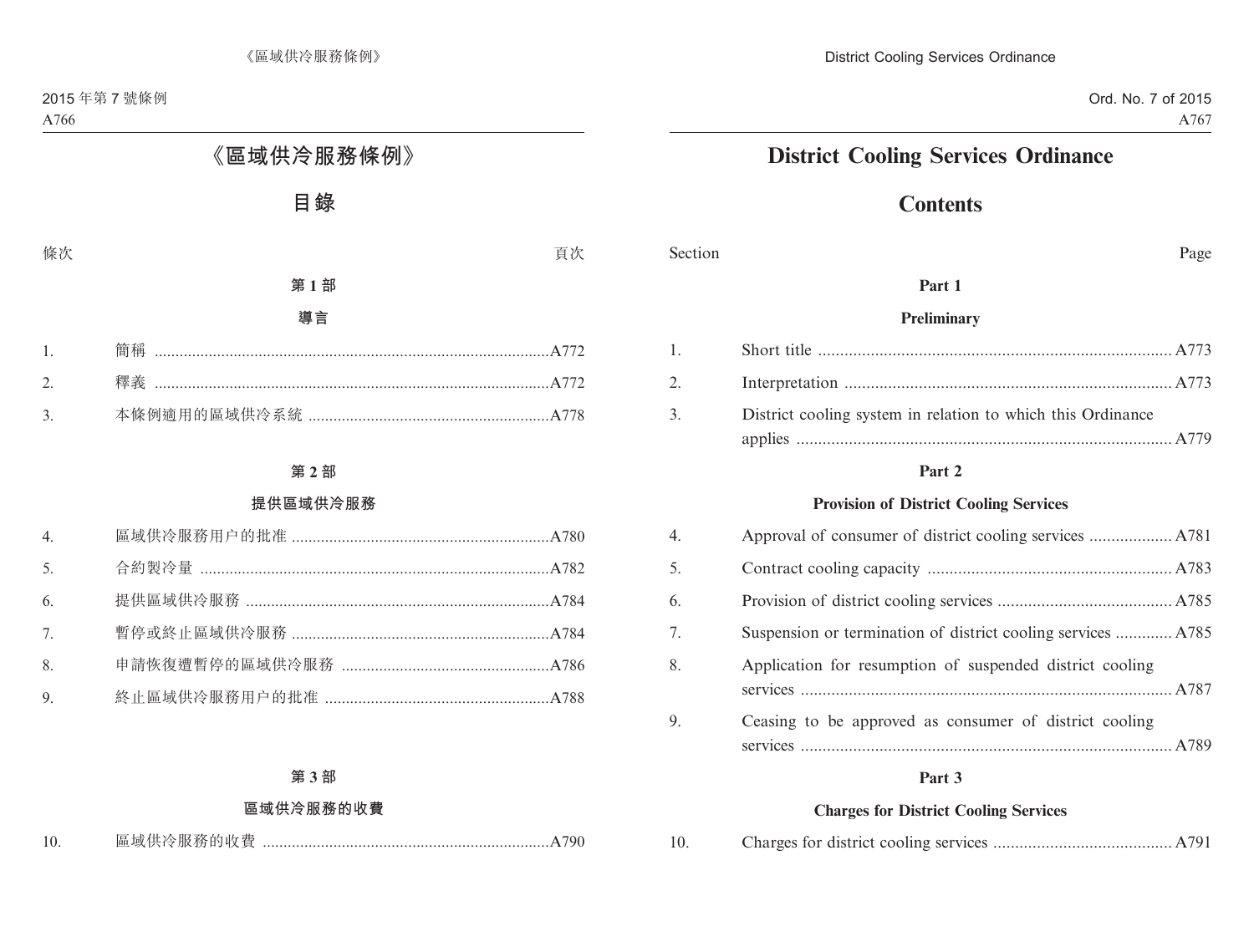| Section | Page                                                |  |
|---------|-----------------------------------------------------|--|
| 11.     | Determination of actual cooling capacity and actual |  |
| 12.     |                                                     |  |
| 13.     |                                                     |  |
| 14.     |                                                     |  |
| 15.     |                                                     |  |
| 16.     |                                                     |  |
| 17.     |                                                     |  |

# Part 4

### **Administration of District Cooling Services**

# Part 5

### Appeal

| 22. |  |
|-----|--|
| 23. |  |
| 24. |  |
| 25. |  |
| 26. |  |
| 27. |  |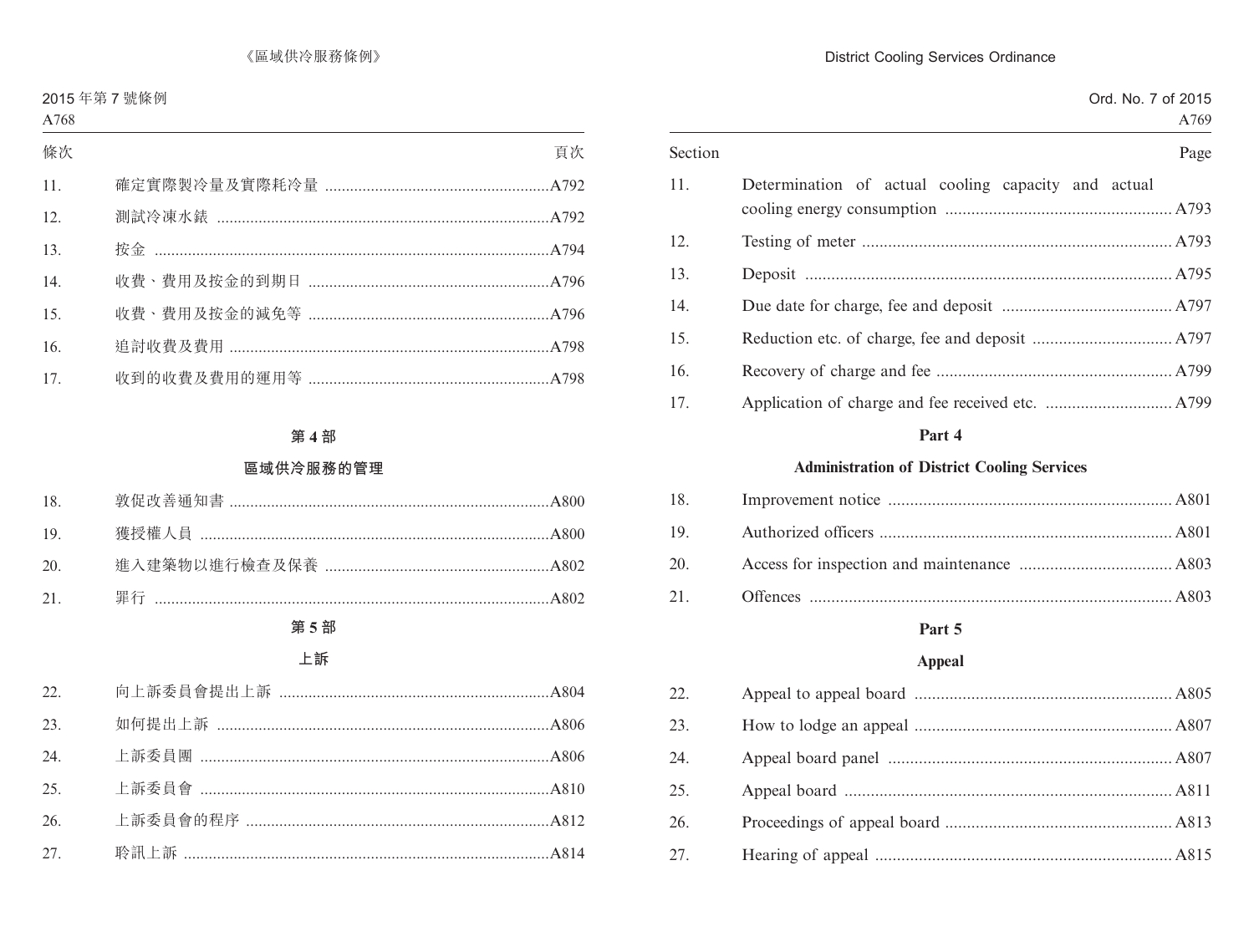|         |                                                                  |  |  |  | Ord. No. 7 of 2015 | A771 |
|---------|------------------------------------------------------------------|--|--|--|--------------------|------|
| Section |                                                                  |  |  |  |                    | Page |
| 28.     | Reappointment of appeal board in case of certain                 |  |  |  |                    |      |
| 29.     | Appeal board may authorize inspection of installation etc.  A817 |  |  |  |                    |      |

30. Determination of appeal .......................................................... A817

### **Part 6**

#### **Miscellaneous Matters**

| 31.        |                                                   |  |
|------------|---------------------------------------------------|--|
| 32.        |                                                   |  |
| 33.        |                                                   |  |
| 34.        |                                                   |  |
| Schedule 1 | District Cooling System in relation to which this |  |
| Schedule 2 |                                                   |  |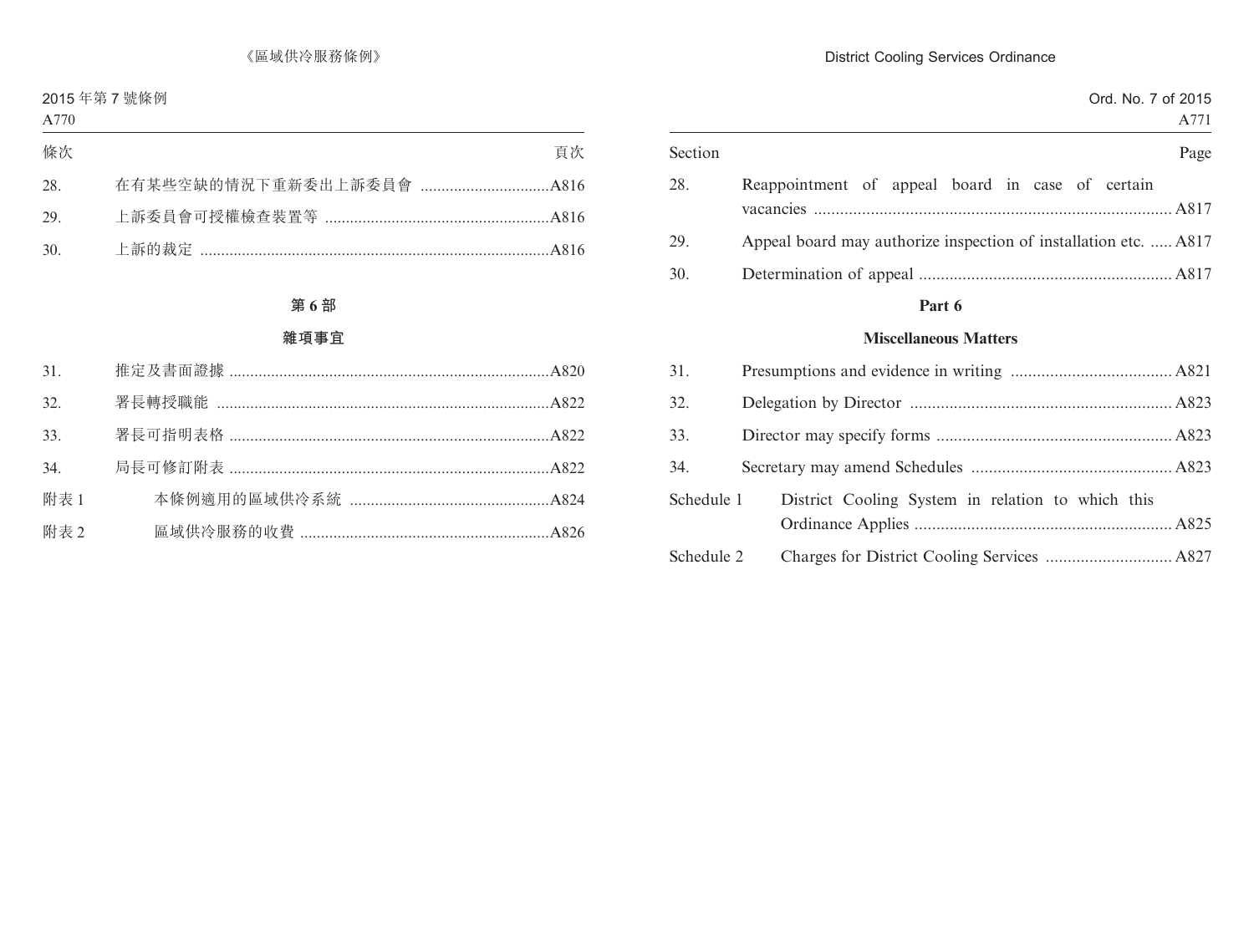Ord. No. 7 of 2015 A773

# **HONG KONG SPECIAL ADMINISTRATIVE REGION**

#### ORDINANCE NO. 7 OF 2015



C. Y. LEUNG Chief Executive 26 March 2015

An Ordinance to provide for matters relating to district cooling services provided by the Government, including the imposition of charges for the services; and to provide for other related matters.

[27 March 2015]

Enacted by the Legislative Council.

# **Part 1**

# **Preliminary**

### **1. Short title**

This Ordinance may be cited as the District Cooling Services Ordinance.

### **2. Interpretation**

In this Ordinance—

*actual cooling capacity* (實際製冷量), in relation to a building to which district cooling services are provided by a district cooling system, means the rate of heat removal, in the unit of kilowatt refrigeration (kWr), that is actually demanded by the building for the system to generate the chilled water supplied to the building for the services;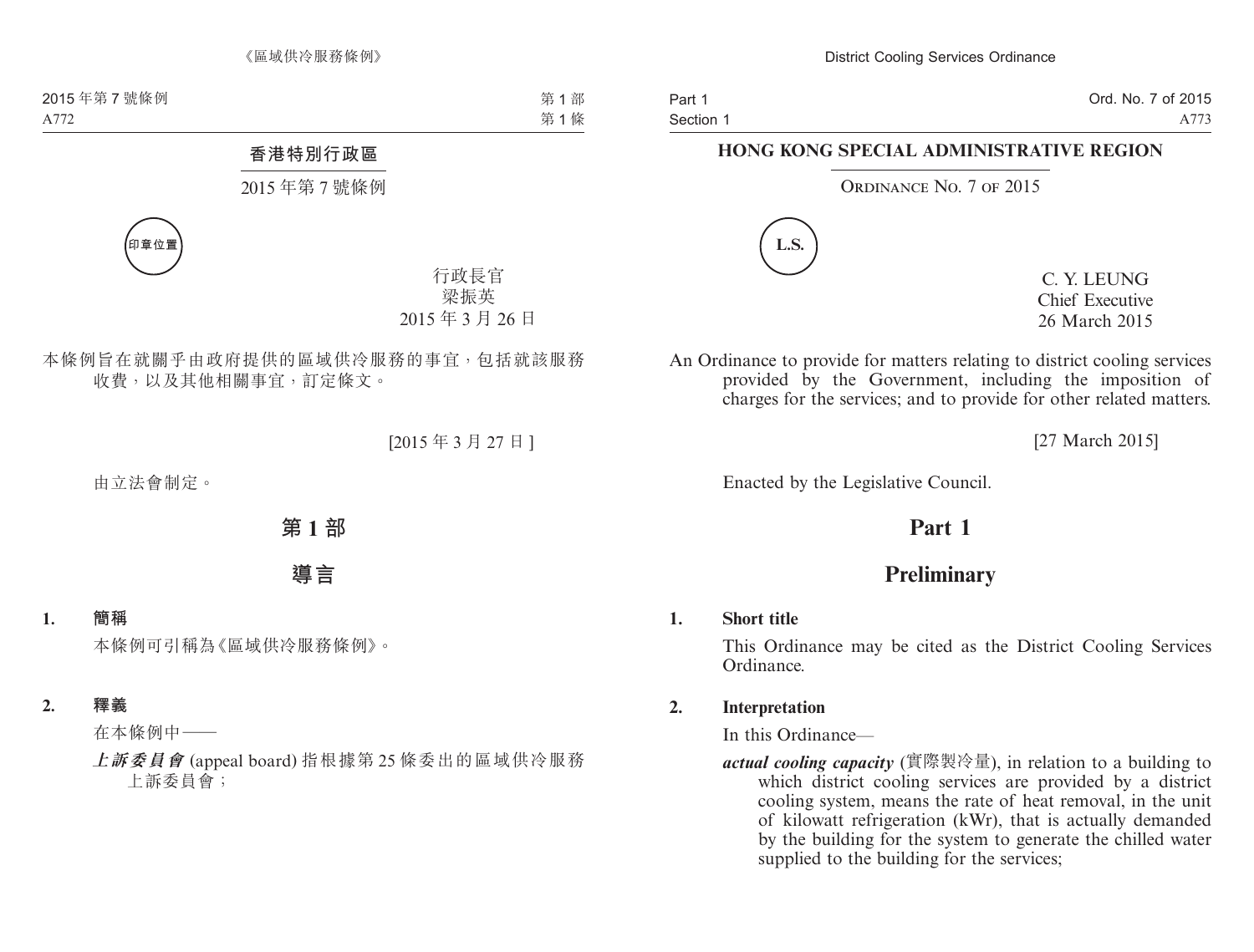| Part 1    | Ord. No. 7 of 2015 |
|-----------|--------------------|
| Section 2 | A775               |

- *actual cooling energy consumption* (實際耗冷量), in relation to a building to which district cooling services are provided by a district cooling system, means the cooling energy, in the unit of kilowatt-hour refrigeration (kWrh), that is actually used by the building for the system to generate the chilled water supplied to the building for the services;
- *agreed starting date* (協定開始日期), in relation to a building for which a person is an approved consumer, means the intended starting date for the provision of district cooling services to the building as agreed by the Director under section  $4(4)(b)(ii)$  when approving the person as the consumer under section 4(4);
- *appeal board* (上訴委員會) means a District Cooling Services Appeal Board appointed under section 25;
- *appeal board panel* (上訴委員團) means the appeal board panel referred to in section 24;
- *approved consumer* (獲准用户), in relation to a building, means a person who is approved under section 4(4) as the consumer of district cooling services for the building;
- *authorized officer* (獲授權人員) means a public officer authorized under section 19;
- *building* (建築物) includes part of a building;
- *capacity charge* (製冷量收費) means the capacity charge referred to in section  $10(1)(a)$ ;
- *capacity overrun charge* (超額製冷量收費) means the capacity overrun charge referred to in section 10(1)(b);
- *charge* (收費) means a primary charge, surcharge or further surcharge;
- *consumption charge* (耗冷量收費) means the consumption charge referred to in section 10(1)(c);
- *contract cooling capacity* (合約製冷量), in relation to a building, means the contract cooling capacity as provided or revised under section 5 for the building;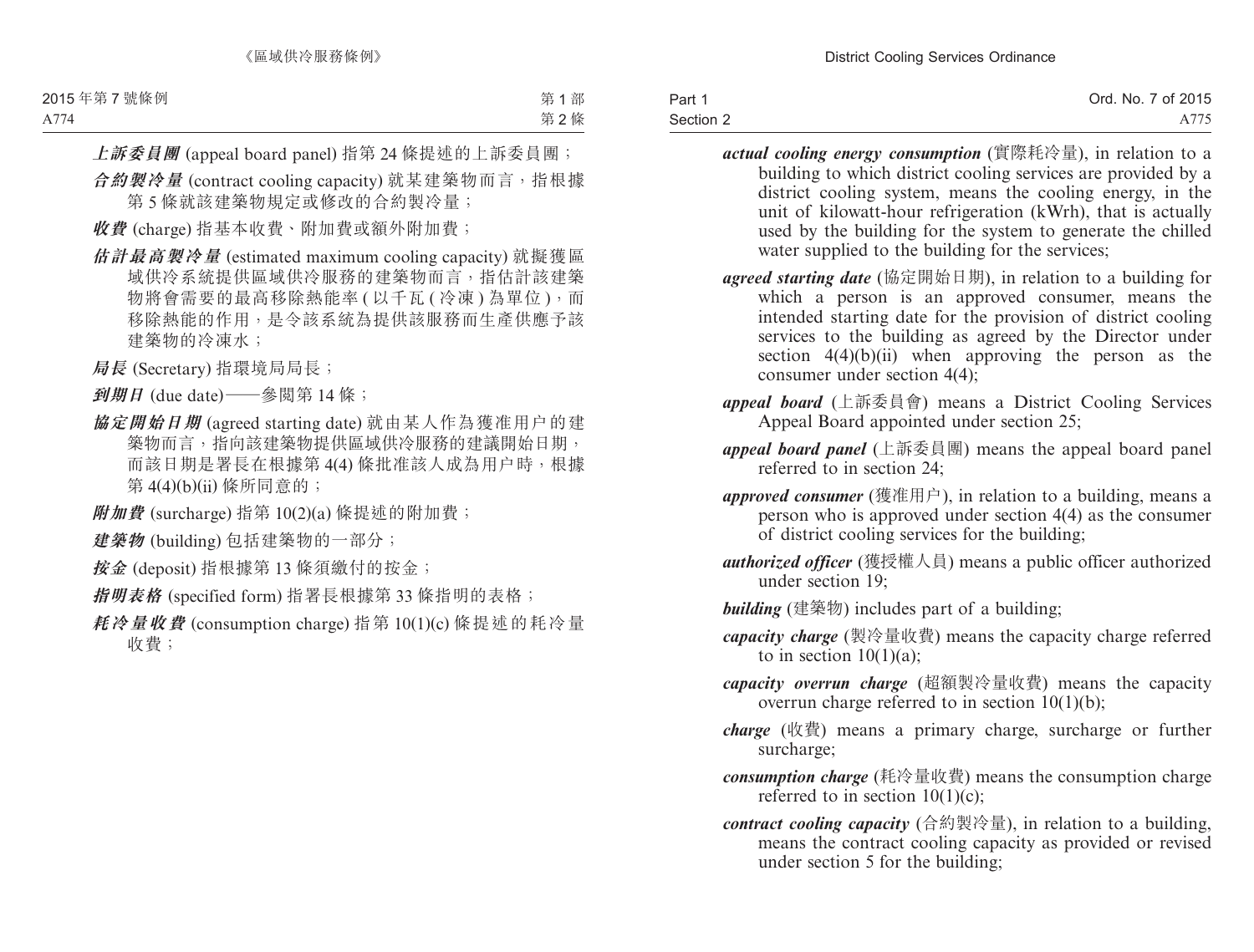| Part 1    | Ord. No. 7 of 2015 |
|-----------|--------------------|
| Section 2 | A777               |

*deposit* (按金) means a deposit payable under section 13;

- *Director* (署長) means the Director of Electrical and Mechanical Services;
- *district cooling services* (區域供冷服務) means the supply of chilled water for air-conditioning purposes by a district cooling system owned by the Government, and other related services;
- *district cooling system* (區域供冷系統) means a system in which chilled water is supplied from one or more central chiller plants to user buildings within the area served by the system through a network of pipes for air-conditioning in the buildings;
- *due date* (到期日)—see section 14;
- *estimated maximum cooling capacity* (估計最高製冷量), in relation to a building to which district cooling services are intended to be provided by a district cooling system, means an estimation of the maximum rate of heat removal, in the unit of kilowatt refrigeration (kWr), that would be demanded by the building for the system to generate the chilled water to be supplied to the building for the services;
- $fee$  (費用) means the fee for testing referred to in section 12(4);
- *function* (職能) includes a power and a duty;
- *further surcharge* (額外附加費) means the further surcharge referred to in section  $10(2)(b)$ ;
- *improvement notice* (敦促改善通知書) means an improvement notice issued or amended under section 18;
- *primary charge* (基本收費) means a capacity charge, a capacity overrun charge or a consumption charge;
- *Secretary* (局長) means the Secretary for the Environment;
- *specified form* (指明表格) means a form specified by the Director under section 33;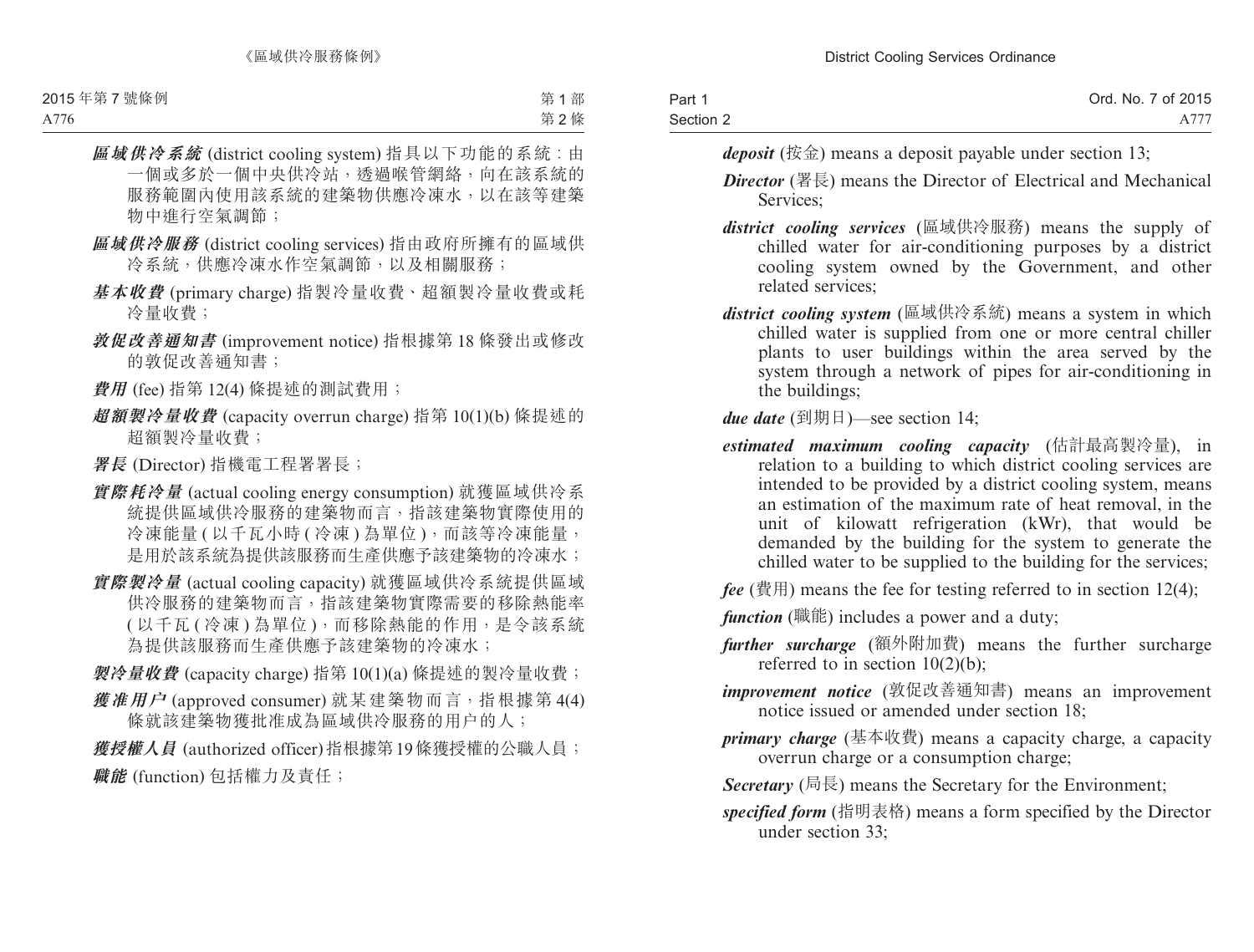| Part 1    | Ord. No. 7 of 2015 |
|-----------|--------------------|
| Section 3 | A779               |

*surcharge* (附加費) means the surcharge referred to in section  $10(2)(a)$ .

**3. District cooling system in relation to which this Ordinance applies** This Ordinance applies in relation to a district cooling system specified in Schedule 1.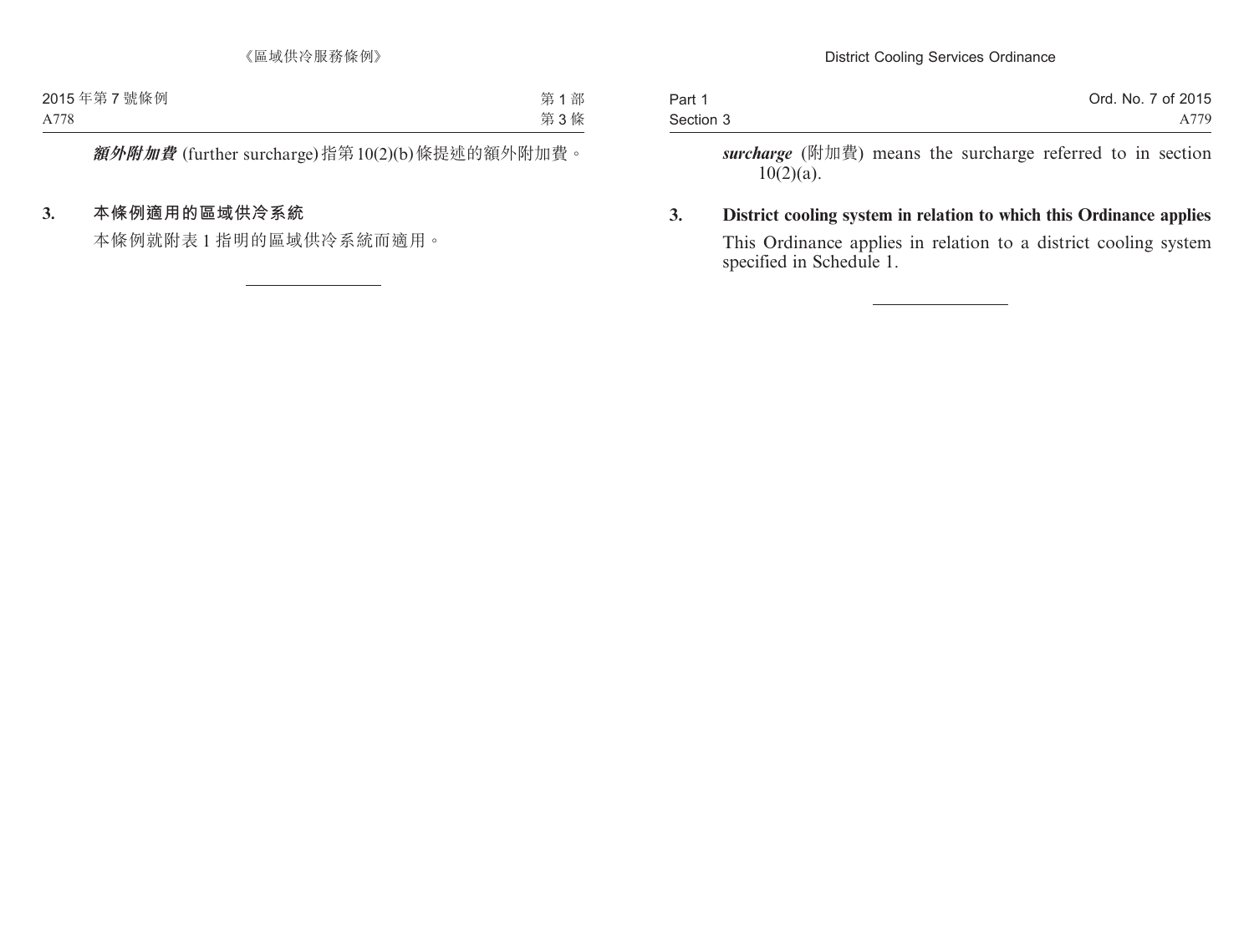# **Part 2**

# **Provision of District Cooling Services**

### **4. Approval of consumer of district cooling services**

- (1) Any of the following persons may apply to the Director in a specified form for approval as the consumer of district cooling services for a building—
	- (a) an owner or occupier of the building;
	- (b) a person responsible for the management of the building.
- (2) The applicant must include in the specified form—
	- (a) the estimated maximum cooling capacity of the building;
	- (b) the intended starting date for the provision of district cooling services to the building; and
	- (c) an undertaking given by the applicant in accordance with subsection  $(3)$ .
- (3) The undertaking to be given by the applicant under subsection  $(2)(c)$  is an undertaking—
	- (a) to pay any charge, fee or deposit payable in respect of the district cooling services provided to the building in accordance with this Ordinance;
	- (b) to be responsible for, and to bear the cost of, the design, provision, construction, installation and maintenance of the facilities for the building to receive district cooling services as specified by the Director; and
	- (c) to comply with any other conditions imposed by the Director relating to the provision or use of district cooling services.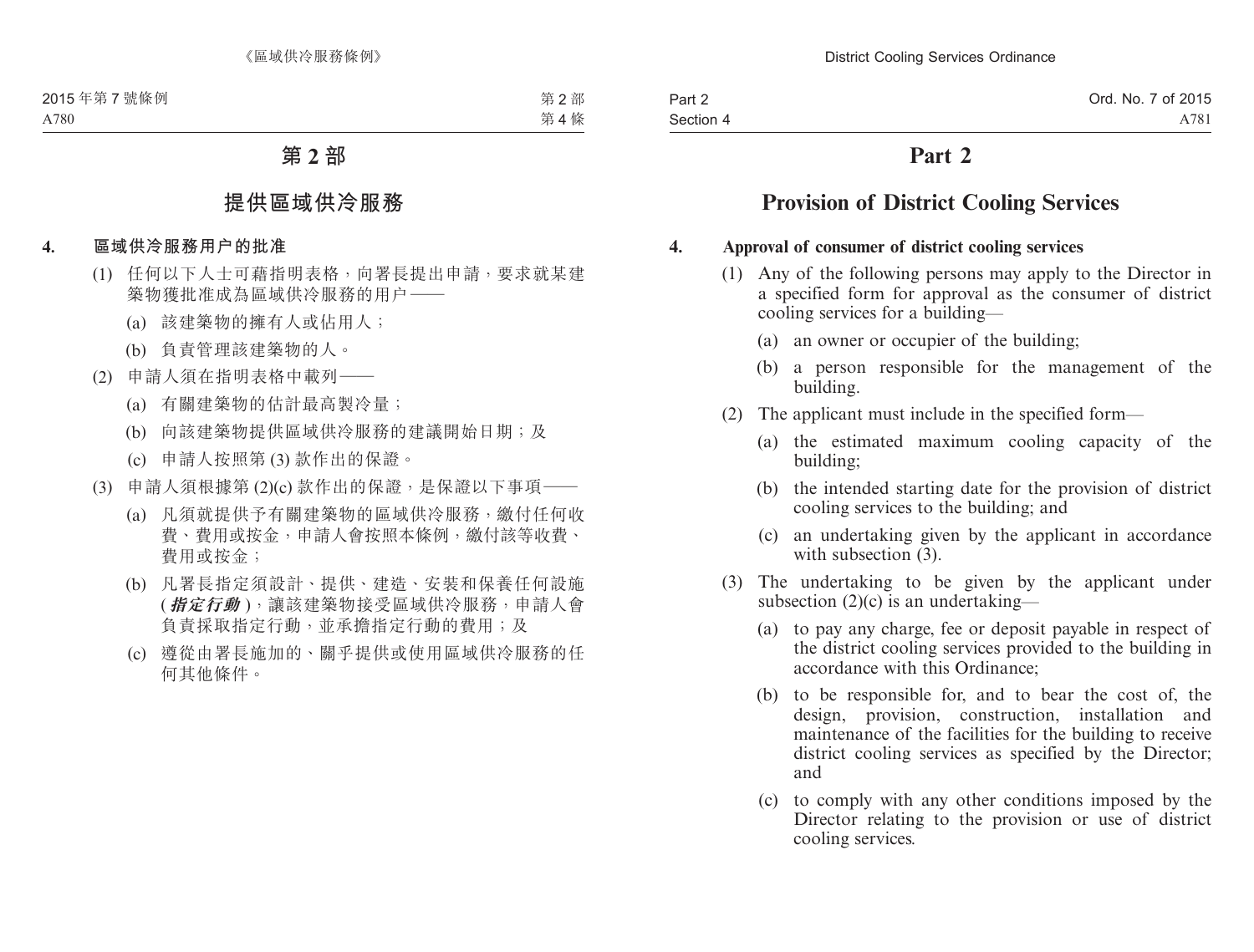| Part 2    | Ord. No. 7 of 2015 |
|-----------|--------------------|
| Section 5 | A783               |

- (4) The Director may approve the applicant as the consumer of district cooling services for a building if—
	- (a) the application complies with subsections (1) and (2); and
	- (b) the Director agrees to—
		- (i) the estimated maximum cooling capacity provided under subsection  $(2)(a)$  or otherwise by the applicant; and
		- (ii) the intended starting date provided under subsection (2)(b) or otherwise by the applicant.
- (5) If the Director approves the applicant as the consumer of district cooling services for a building under subsection  $(4)$ , the applicant becomes, or is taken to have become, the approved consumer for the building on the agreed starting date.
- (6) If the Director decides not to approve the applicant as the consumer of district cooling services for a building under subsection (4), the Director must notify the applicant of the decision and the reasons for the decision.

# **5. Contract cooling capacity**

- (1) If the Director approves a person as the consumer of district cooling services for a building under section 4(4), the estimated maximum cooling capacity agreed by the Director under section  $4(4)(b)(i)$  becomes, or is taken to have become, the contract cooling capacity of the building on the agreed starting date.
- (2) The approved consumer for a building may revise the contract cooling capacity of the building only if the Director has agreed to the revision.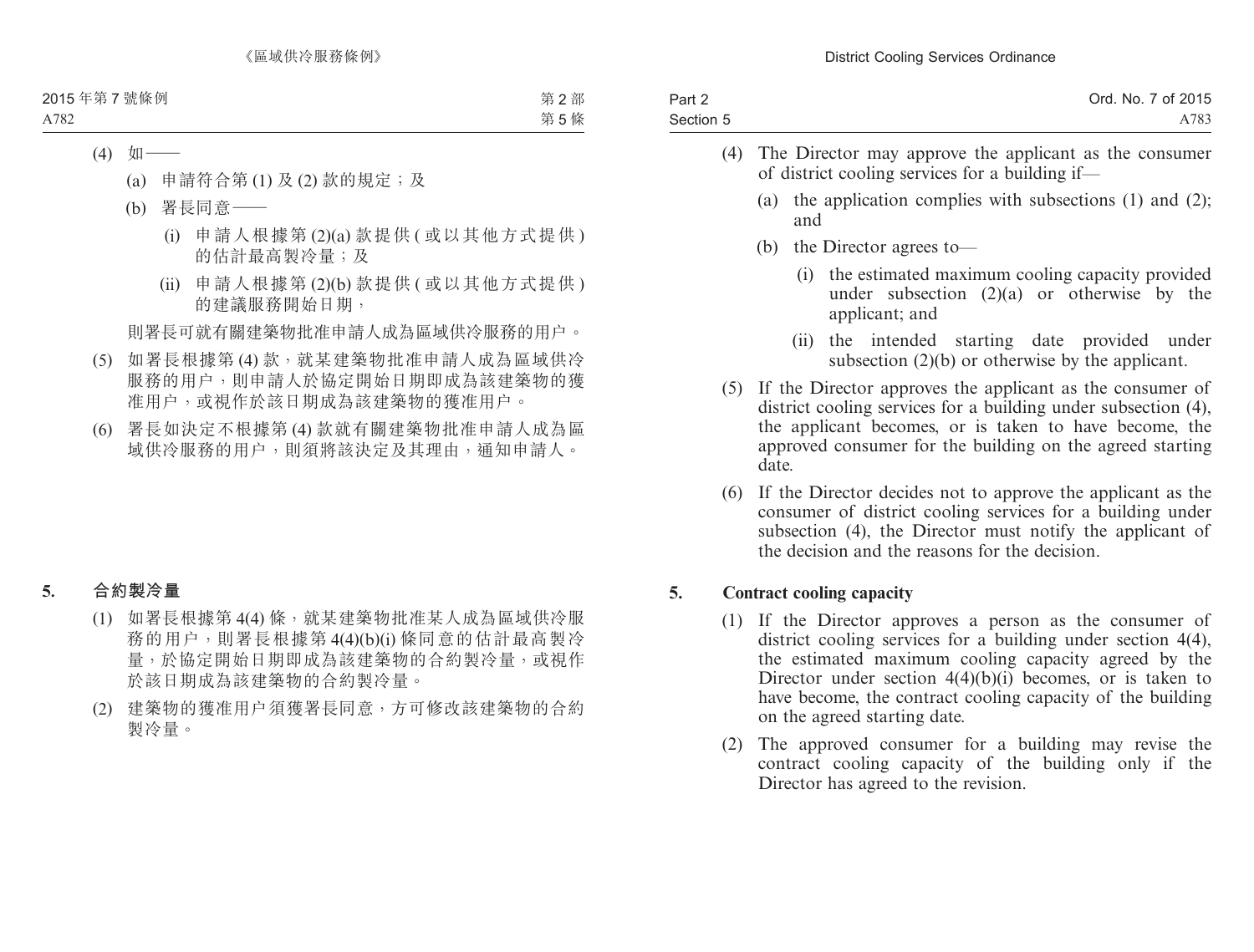| Part 2    | Ord. No. 7 of 2015 |
|-----------|--------------------|
| Section 6 | A785               |

### **6. Provision of district cooling services**

- (1) If the Director approves a person as the consumer of district cooling services for a building under section 4(4), the Director may provide district cooling services to the building from—
	- (a) the agreed starting date; or
	- (b) a later date as proposed by the approved consumer and agreed by the Director.
- (2) Nevertheless, the Director may refuse to provide district cooling services to a building from the date specified in subsection (1) if the approved consumer for the building fails to fulfil, or is in breach of, the undertaking given by the approved consumer under section  $4(2)(c)$  in respect of the building.
- (3) If the Director decides to refuse to provide district cooling services to a building under subsection (2), the Director must notify the approved consumer for the building of the decision and the reasons for the decision.

### **7. Suspension or termination of district cooling services**

- (1) The Director may suspend or terminate district cooling services to a building if—
	- (a) there is no approved consumer for the building;
	- (b) the approved consumer for the building fails to fulfil, or is in breach of, the undertaking given by the approved consumer under section 4(2)(c) in respect of the building;
	- (c) the approved consumer for the building fails to comply with a direction contained in an improvement notice;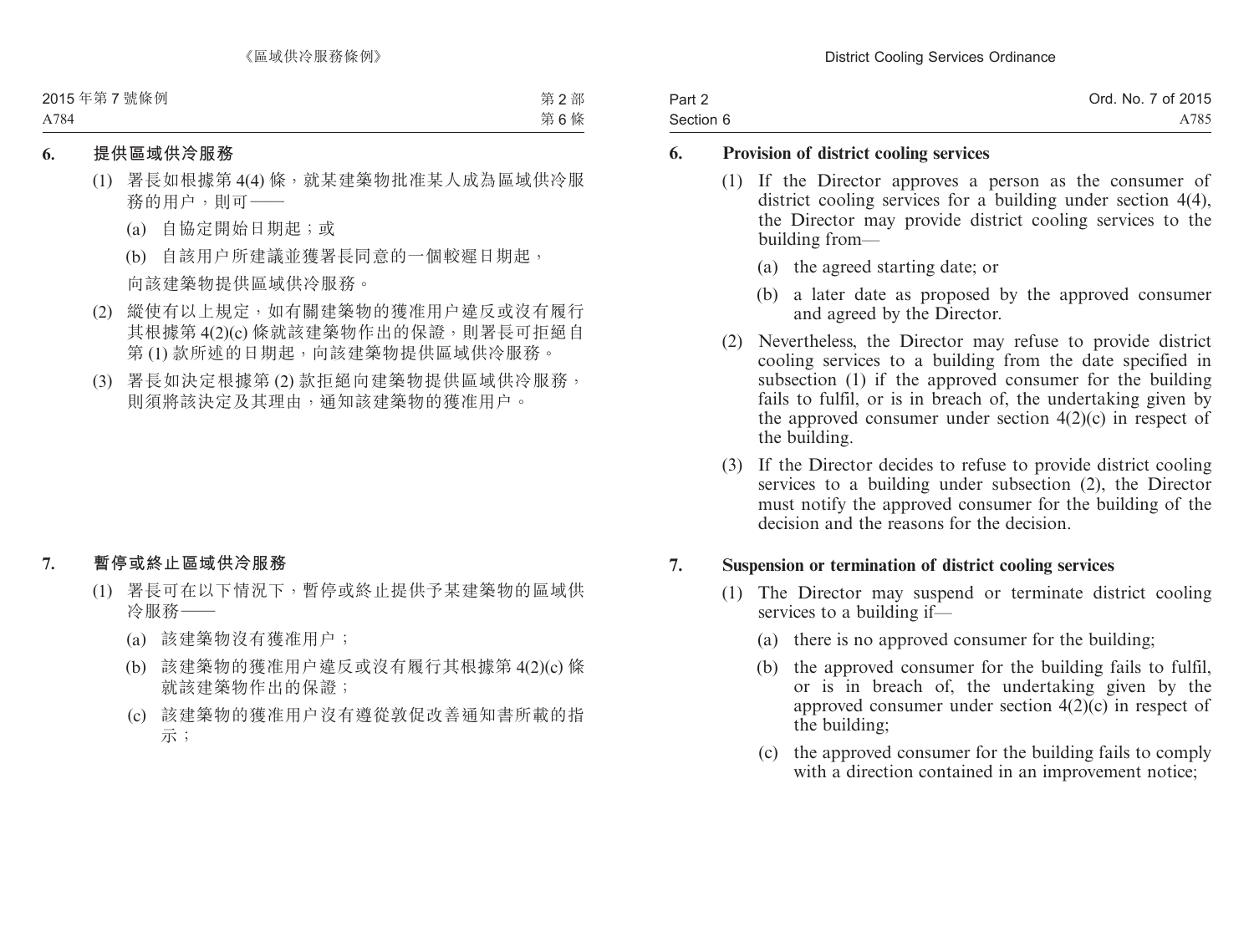| Part 2    | Ord. No. 7 of 2015 |
|-----------|--------------------|
| Section 8 | A787               |

- (d) in the Director's opinion, work is required to be carried out for the installation, inspection, testing, operation, maintenance, regulating, alteration, repair, replacement or removal of any part of the district cooling system;
- (e) in the Director's opinion, work is required to be carried out in the event of an operational emergency arising from a fault in the district cooling system;
- (f) in the Director's opinion, it is necessary to do so to protect life or property; or
- (g) in the Director's opinion, the behaviour of, or an installation of the building by, the approved consumer for the building is jeopardizing or will jeopardize the operation or reliability of the district cooling services.
- (2) If the Director decides to suspend or terminate district cooling services to a building under subsection  $(1)(b)$ ,  $(c)$ , (d), (e), (f) or (g), the Director must notify the approved consumer for the building of the decision and the reasons for the decision.

# **8. Application for resumption of suspended district cooling services**

- (1) If the Director has suspended district cooling services to a building under section  $7(1)(b)$ , (c), (d), (e), (f) or (g), the approved consumer for the building may apply to the Director for the services to be resumed.
- (2) On an application under subsection (1), the Director may resume district cooling services to the building if the approved consumer demonstrates to the satisfaction of the Director that the ground on which the services were suspended no longer exists.
- (3) If the Director decides not to resume district cooling services to a building under subsection (2), the Director must notify the approved consumer for the building of the decision and the reasons for the decision.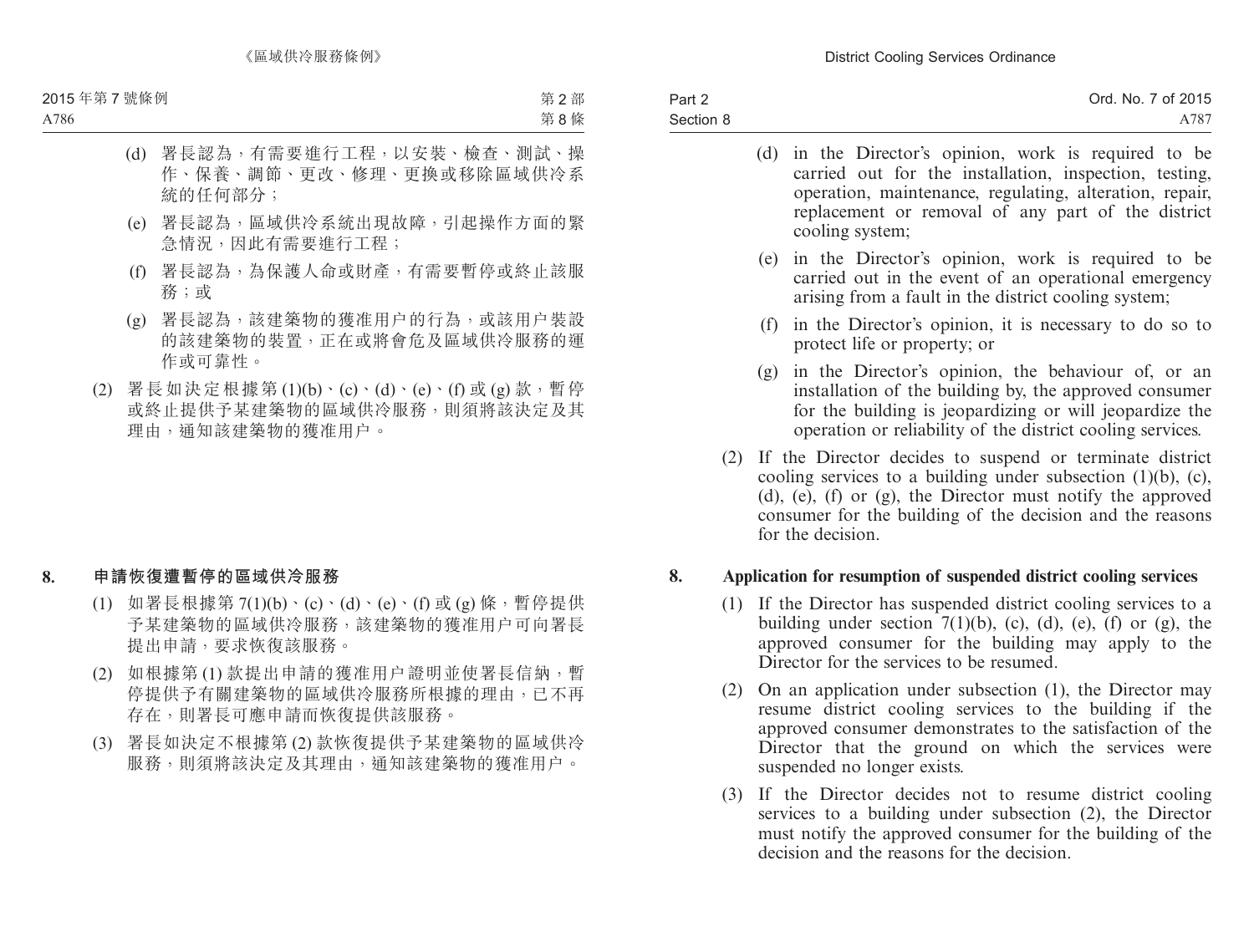| Part 2    | Ord. No. 7 of 2015 |
|-----------|--------------------|
| Section 9 | A789               |

# **9. Ceasing to be approved as consumer of district cooling services**

- (1) A person who is the approved consumer for a building may apply to the Director for the cessation of the approval.
- (2) The application must—
	- (a) state the intended date of the cessation; and
	- (b) be made at least 1 month before that date.
- (3) The Director must allow the application if—
	- (a) the application complies with subsection (2); and
	- (b) all outstanding charges and fees payable by the approved consumer in respect of the district cooling services provided to the building have been settled before the intended date of the cessation.
- (4) If the Director allows the application, then, on the intended date of the cessation—
	- (a) the person ceases to be approved as the consumer of district cooling services for the building; and
	- (b) the undertaking given by the person under section 4(2)(c) in respect of the building ceases to be in force.
- (5) If the Director decides to refuse the application, the Director must notify the person of the decision and the reasons for the decision.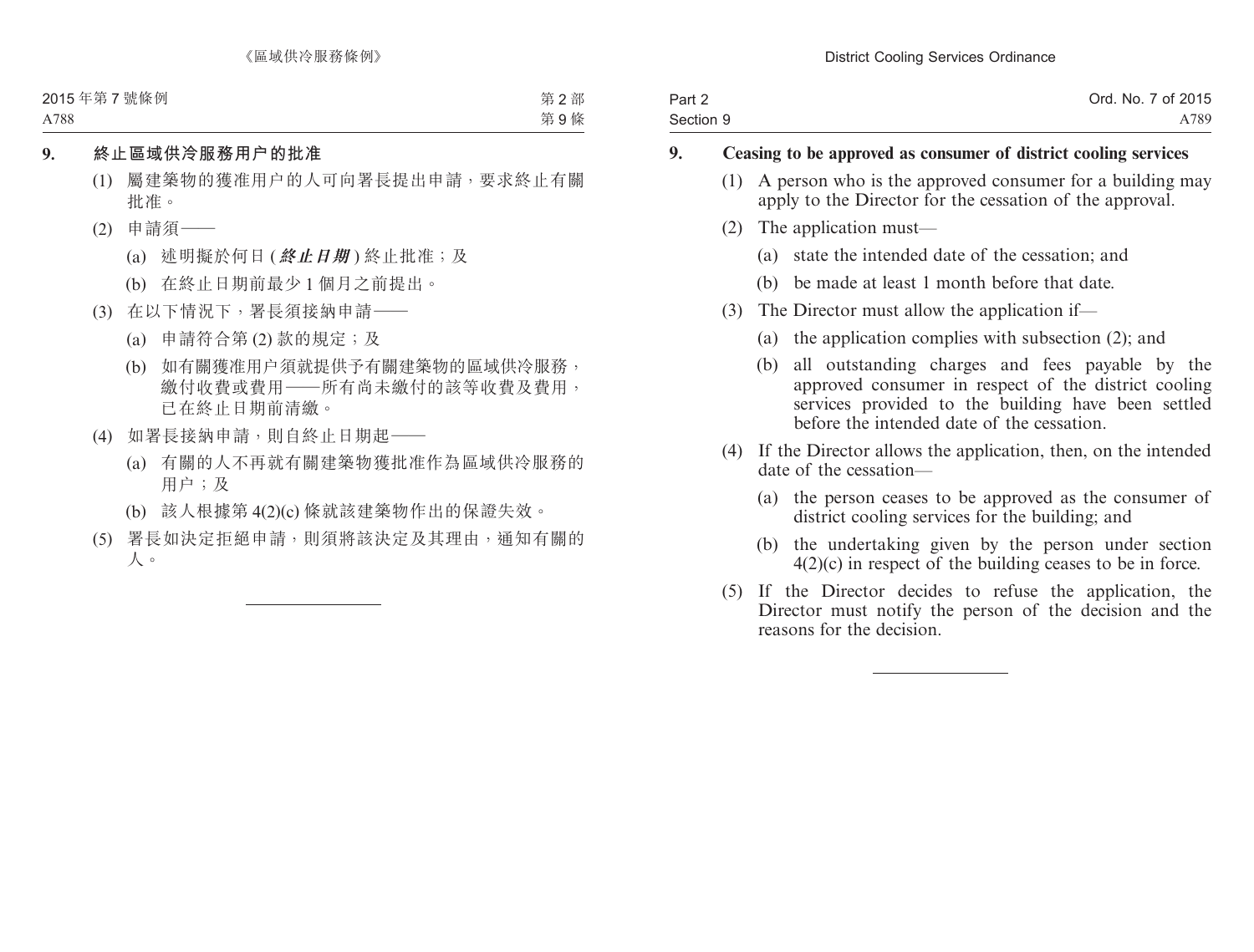# **Part 3**

# **Charges for District Cooling Services**

### **10. Charges for district cooling services**

- (1) The approved consumer for a building must pay to the Government the following charges for the district cooling services provided to the building during a month—
	- (a) a capacity charge for the month, calculated according to section 2(1) and (3) of Schedule 2;
	- (b) if the highest actual cooling capacity of the building in the month exceeds the contract cooling capacity of the building—a capacity overrun charge for the month, calculated according to section 2(2) and (3) of Schedule 2; and
	- (c) a consumption charge for the month, calculated according to section 3 of Schedule 2.
- (2) The approved consumer for a building must also pay to the Government the following charges for an outstanding charge or fee—
	- (a) if a part of a primary charge or fee payable in respect of the building is not paid on or before its due date a surcharge for the unpaid primary charge or fee, calculated according to section 4(1) of Schedule 2; and
	- (b) if a part of a primary charge, fee or surcharge payable in respect of the building remains unpaid as at the expiry of the period of 6 months beginning on the day after its due date—a further surcharge for the unpaid primary charge, fee or surcharge, calculated according to section 4(2) of Schedule 2.
- (3) The Director must inform the approved consumer for a building, by notice in writing, of the rates of primary charge applicable to the building for each subject period.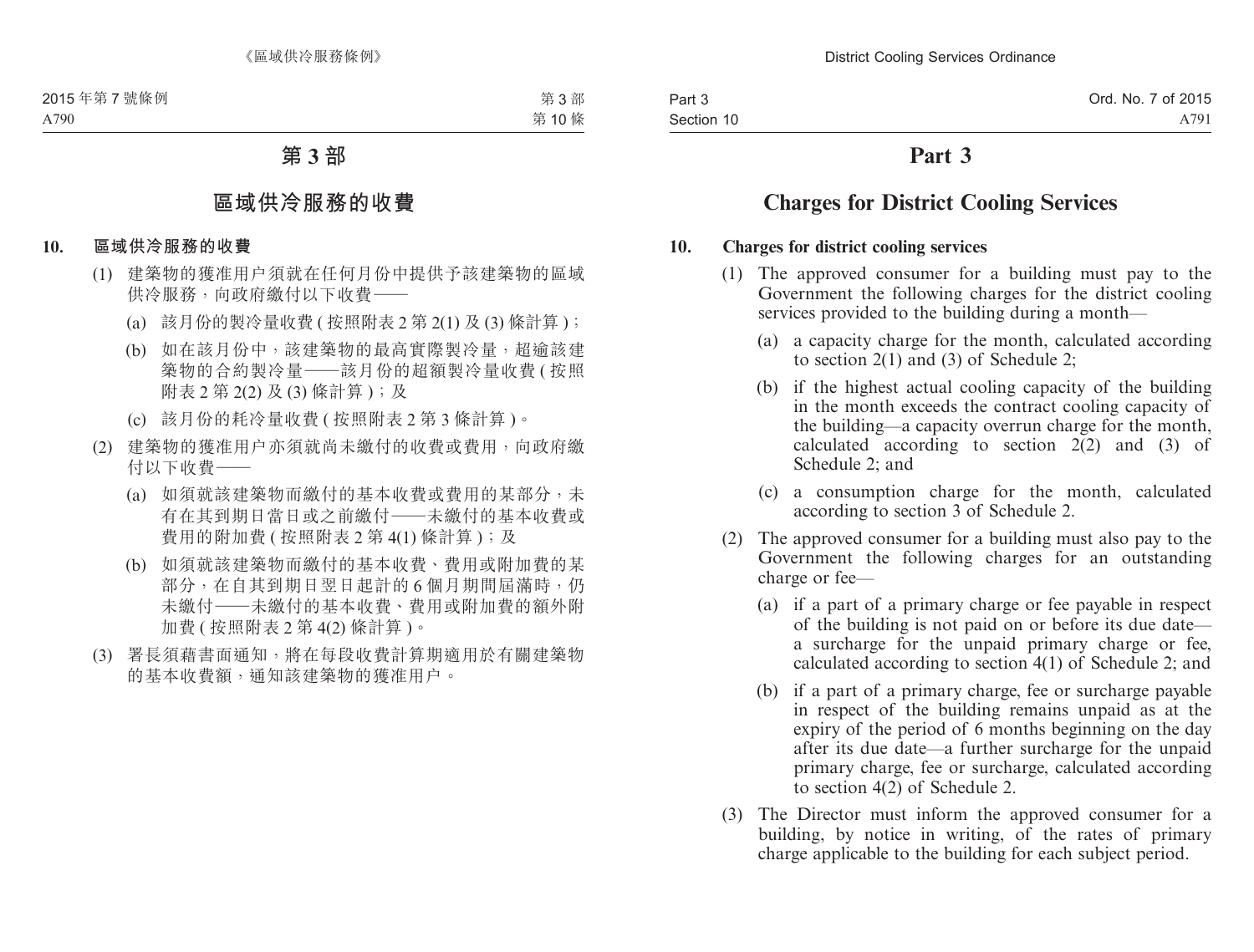| Part 3     | Ord. No. 7 of 2015 |
|------------|--------------------|
| Section 11 | A793               |

- (4) In addition, the Director must publicize the rates of primary charge applicable for each subject period by—
	- (a) publishing a notice that is accessible through the Internet; or
	- (b) placing a notice in any daily newspaper in circulation in Hong Kong.
- (5) In this section—
- *rates of primary charge* (基本收費額) means the capacity charge rate and consumption charge rate within the meaning of section 5 of Schedule 2;

*subject period* (收費計算期) has the meaning given by section  $5(2)$  of Schedule 2.

# **11. Determination of actual cooling capacity and actual cooling energy consumption**

- (1) The actual cooling capacity and actual cooling energy consumption of a building are to be measured by a meter owned by the Government and maintained by the Director in the building.
- (2) However, if the Director is of the opinion that it is impracticable or inappropriate to rely on a measurement under subsection  $(1)$  for a period, the actual cooling capacity and actual cooling energy consumption of the building for that period may be determined in the manner the Director thinks fit.

# **12. Testing of meter**

(1) An approved consumer for a building who doubts the accuracy of a meter that measures the actual cooling capacity and actual cooling energy consumption of the building may apply to the Director in a specified form to have the meter tested.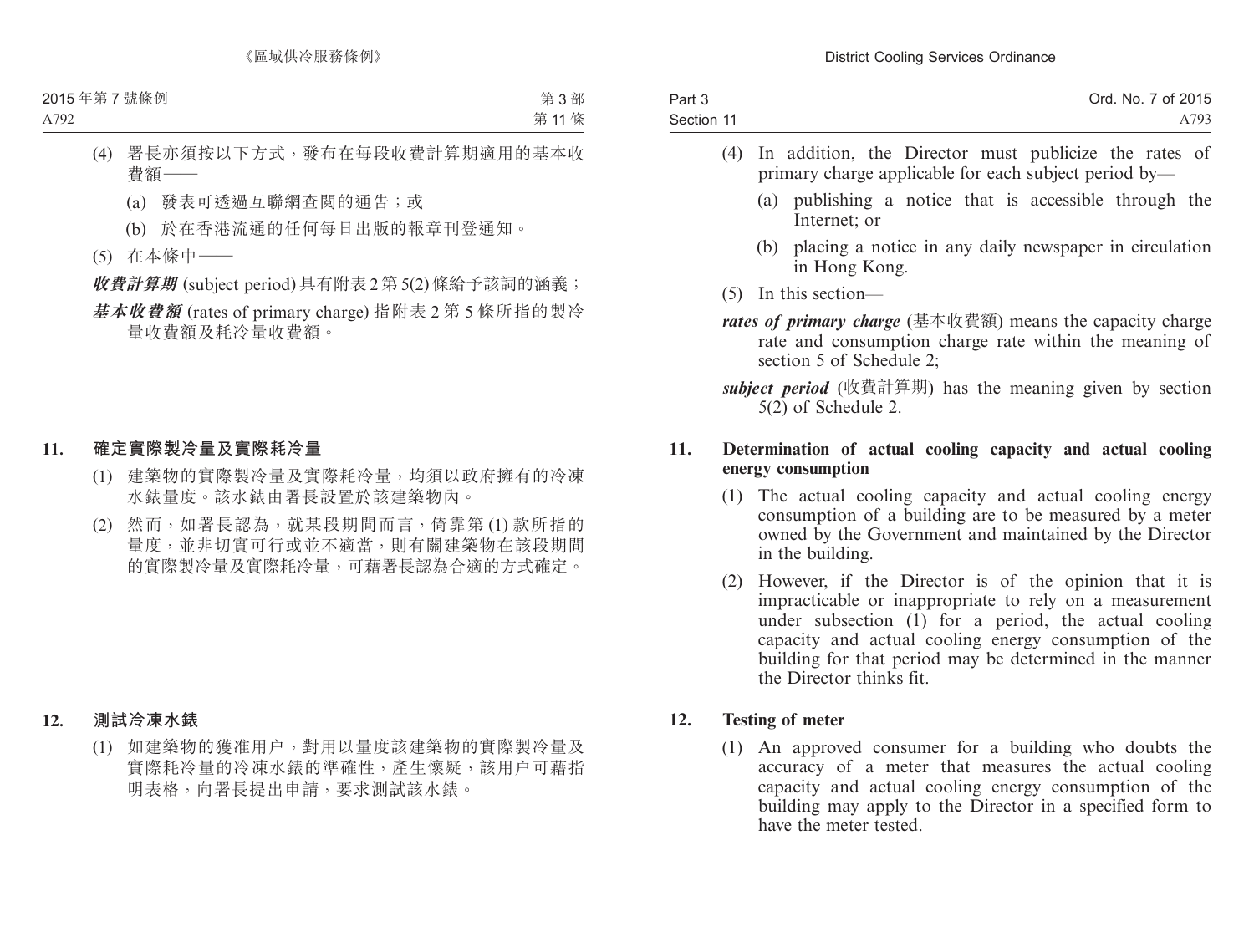| Part 3     | Ord. No. 7 of 2015 |
|------------|--------------------|
| Section 13 | A795               |

- (2) After receiving the application, the Director must arrange for the meter to be tested in the manner the Director thinks fit.
- (3) A meter is regarded as registering correctly despite any inaccuracy found in its measurement if the inaccuracy does not exceed 3% above or below the correct amount.
- (4) If the result of the test is that the meter is registering correctly, the approved consumer must pay to the Director a fee for testing in an amount equivalent to the cost involved in testing the meter.
- (5) However, if the result is that the meter is not registering correctly, no fee for testing is payable by the approved consumer.

# **13. Deposit**

- (1) The Director may require the approved consumer for a building to pay a deposit, in the amount and by the date specified in a demand note issued to the approved consumer, to cover any charge or fee that is or may be payable in respect of the building.
- (2) Without limiting any other power under this Ordinance, the Director may apply a deposit paid in respect of a building to the payment of a charge or fee payable in respect of the building.
- (3) A deposit paid under this section—
	- (a) does not bear interest; and
	- (b) is not transferable.
- (4) Subject to subsection (2), a deposit paid by a person as the approved consumer for a building must be refunded to the person if—
	- (a) the person has ceased to be approved as the consumer of district cooling services for the building; and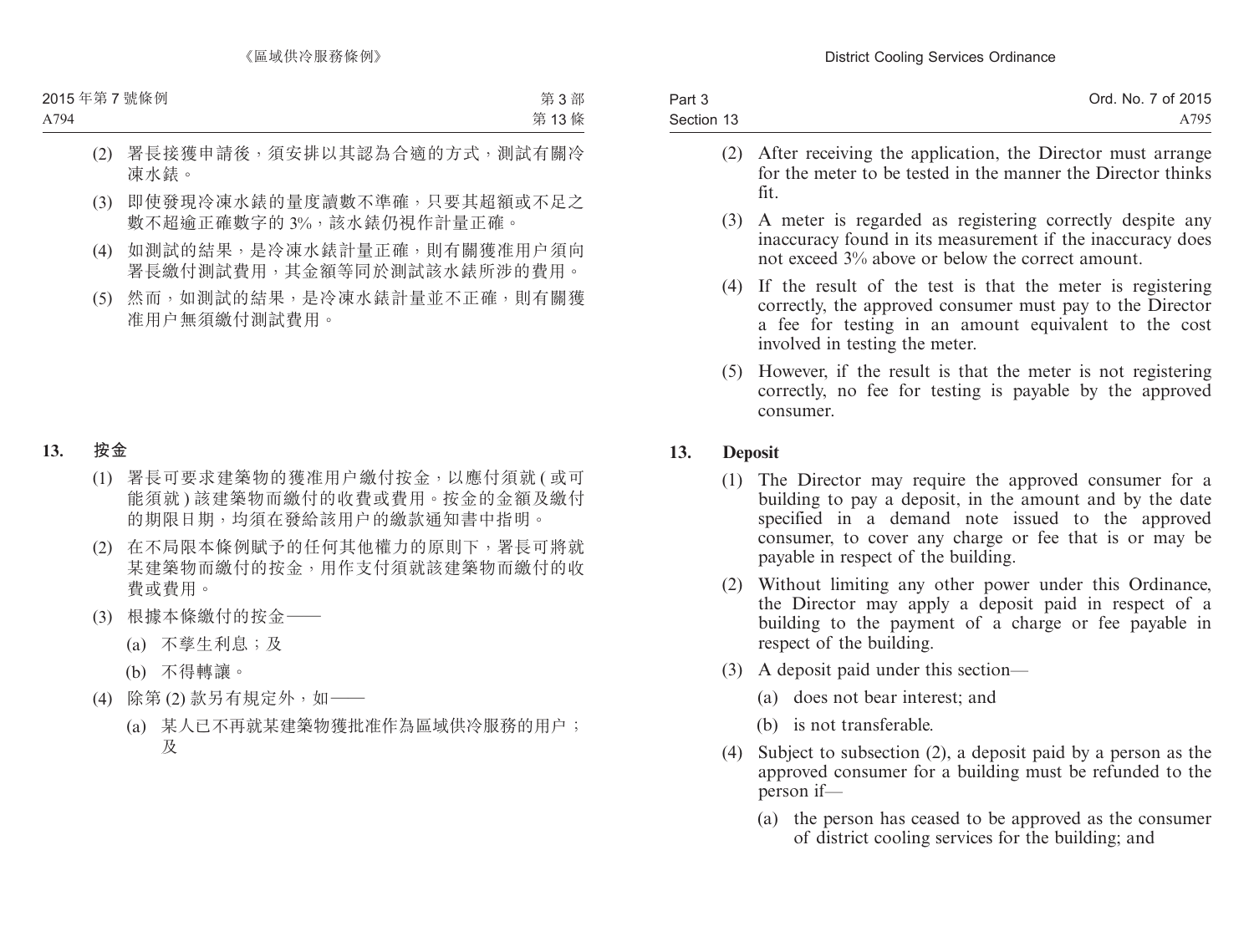| Part 3     | Ord. No. 7 of 2015 |
|------------|--------------------|
| Section 14 | A 797              |

(b) the Director is of the opinion that the deposit is no longer required for satisfying any liability owed by the person as the approved consumer to the Government in connection with the services.

### **14. Due date for charge, fee and deposit**

- (1) The due date for a charge or fee is—
	- (a) for a primary charge or fee—the date by which the charge or fee must be paid as specified in a demand note issued by the Director for the charge or fee;
	- (b) for a surcharge payable in respect of a primary charge or fee—the due date of the primary charge or fee; and
	- (c) for a further surcharge payable in respect of a primary charge, fee or surcharge—the date on which the period of 6 months beginning on the day after the due date of the primary charge, fee or surcharge expires.
- (2) The due date for a deposit is the date by which the deposit must be paid as specified in a demand note issued for the deposit under section 13(1).
- (3) A charge, fee or deposit must be paid—
	- (a) for a primary charge, fee or deposit—on or before the due date; or
	- (b) for a surcharge or further surcharge—immediately after the due date.

# **15. Reduction etc. of charge, fee and deposit**

(1) The Director may, in a particular case, reduce, waive or refund, in whole or in part, a charge or fee payable or paid under this Ordinance.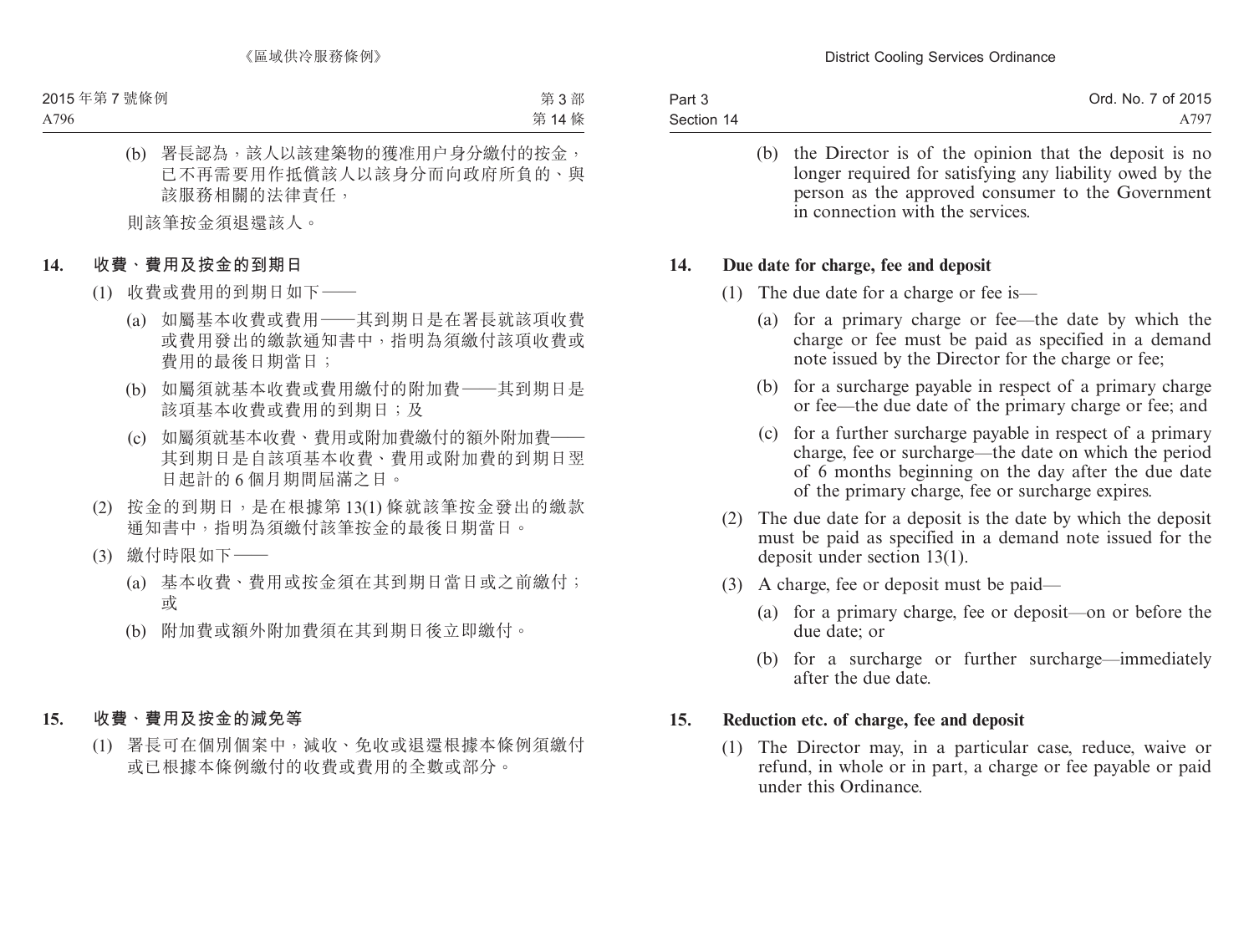| Part 3     | Ord. No. 7 of 2015 |
|------------|--------------------|
| Section 16 | A799               |

(2) The Director may, on the application by the approved consumer for a building in a particular case, reduce, waive or refund, in whole or in part, a deposit payable or paid in respect of the building.

### **16. Recovery of charge and fee**

A charge or fee payable under this Ordinance is recoverable as a civil debt due to the Government.

# **17. Application of charge and fee received etc.**

- (1) Subject to the approval of the Financial Secretary, those parts of the charges and fees received by the Government under this Ordinance that are required for either of the purposes specified in subsection (2) do not form part of the general revenue and may be applied for those purposes.
- (2) The purposes are—
	- (a) settling a payment that a person who has entered into an agreement with the Government for the management, operation and maintenance of a district cooling system is entitled to receive under the agreement; and
	- (b) settling any other expenses arising from or in connection with the provision of district cooling services.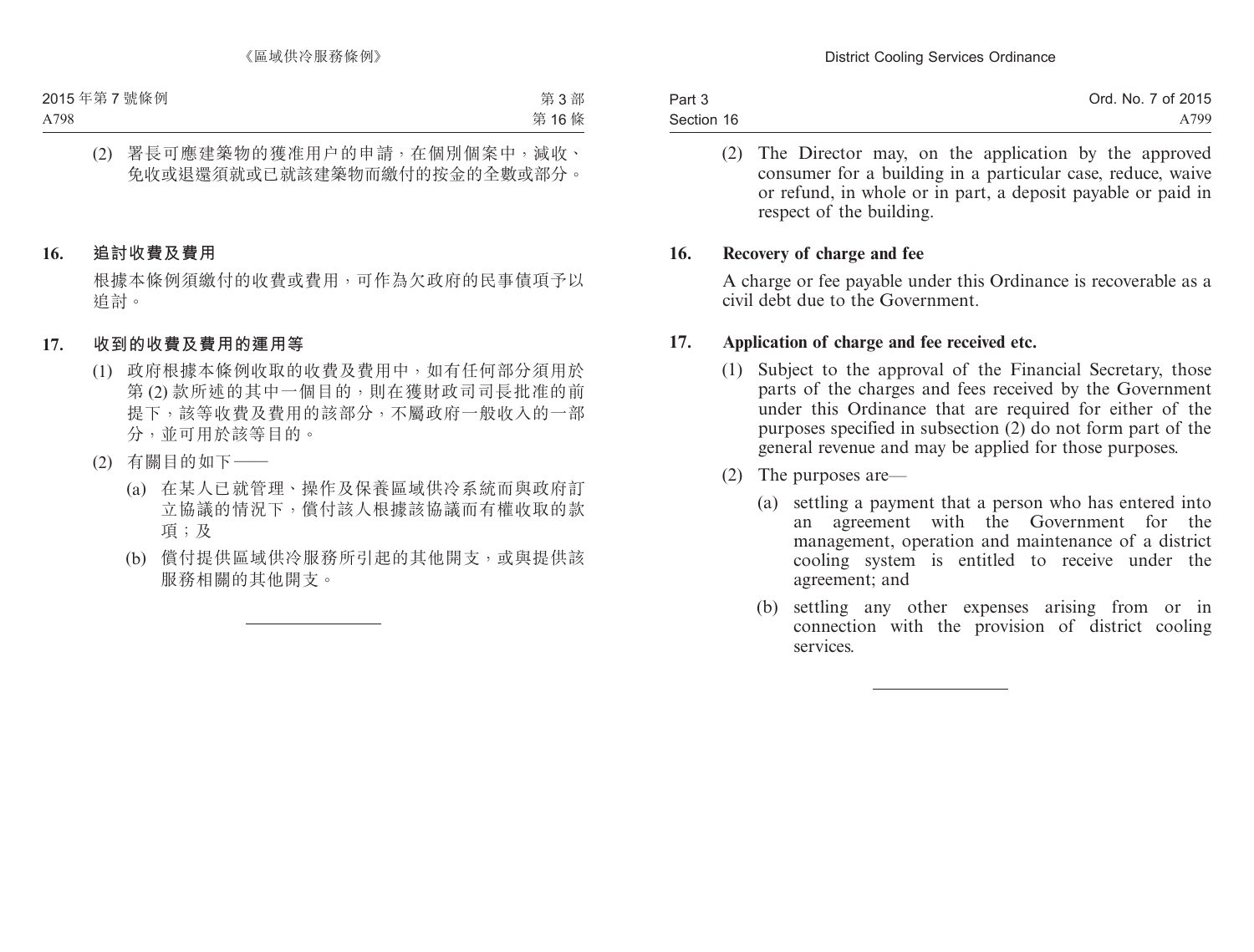# **Part 4**

# **Administration of District Cooling Services**

### **18. Improvement notice**

- (1) The Director may issue an improvement notice to the approved consumer for a building if the Director is of the opinion that the behaviour of, or an installation of the building by, the approved consumer is jeopardizing or will jeopardize the operation or reliability of district cooling services.
- (2) An improvement notice issued to an approved consumer must—
	- (a) state the Director's opinion referred to in subsection (1);
	- (b) specify the approved consumer's behaviour or installation that is jeopardizing or will jeopardize the operation or reliability of district cooling services; and
	- (c) direct the approved consumer to remedy the behaviour or installation within the period specified in the notice.
- (3) The Director may amend or withdraw an improvement notice by issuing a notice to the approved consumer.
- (4) An improvement notice issued to a person as the approved consumer for a building ceases to have effect if the person is no longer the approved consumer for the building.
- (5) Subsection (4) applies regardless of whether the person has complied with the direction contained in the improvement notice.

# **19. Authorized officers**

(1) The Director may, in writing, authorize a public officer attached to the Electrical and Mechanical Services Department to be an authorized officer for the purposes of this Ordinance.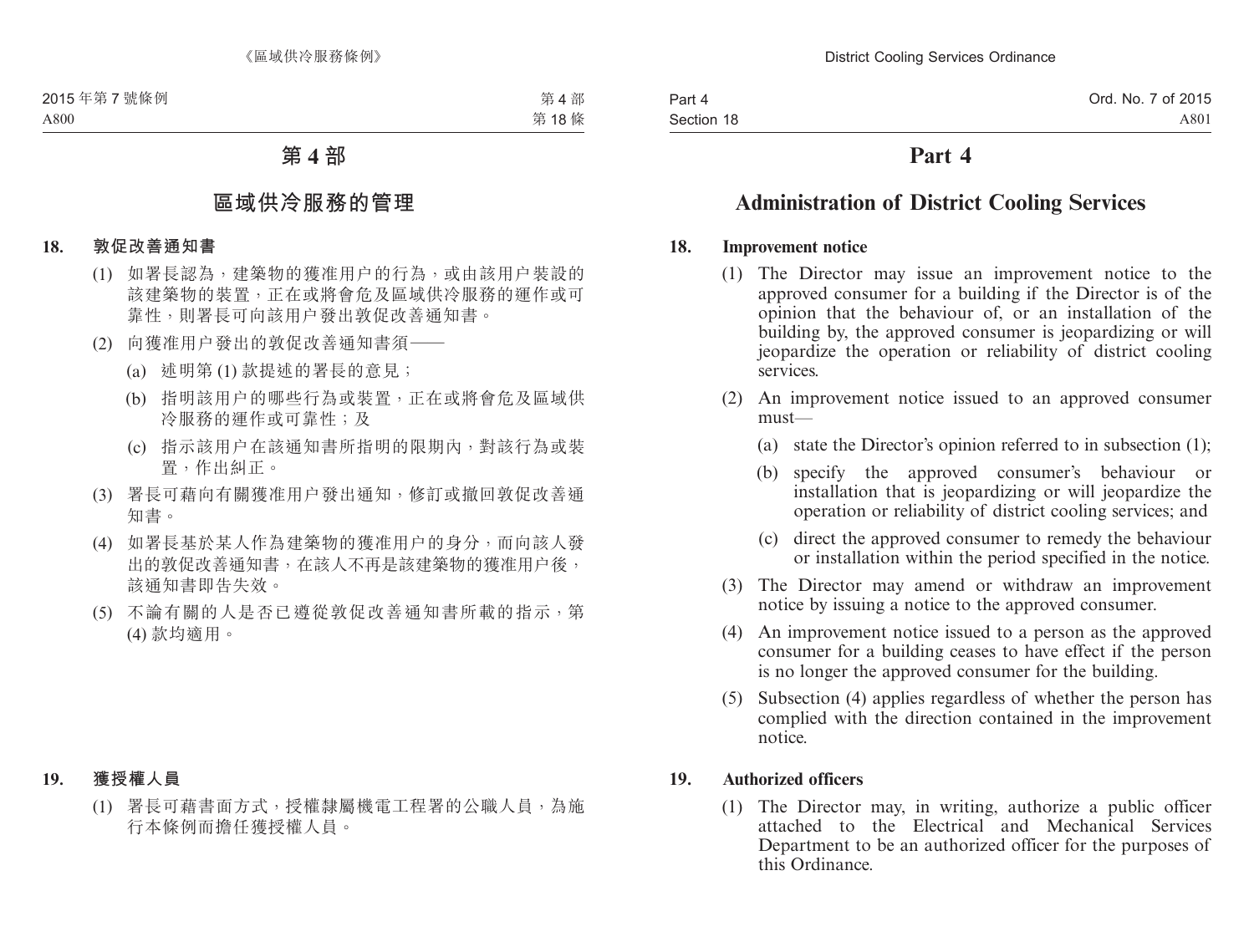| Part 4     | Ord. No. 7 of 2015 |
|------------|--------------------|
| Section 20 | A803               |

(2) An authorized officer must, if so requested, produce written proof of that officer's authorization before performing a function under this Ordinance.

#### **20. Access for inspection and maintenance**

- (1) An authorized officer may, at all reasonable times, enter a building to do any or all of the following—
	- (a) to inspect the building for the purposes of verifying information that is needed in determining a charge payable in respect of the building;
	- (b) to install, inspect, test, operate, maintain, regulate, alter, repair, replace or remove any part of the district cooling system in the building;
	- (c) to suspend or terminate district cooling services to the building.
- (2) Subsection (1) does not empower an authorized officer to enter a part of the building that is for residential use without the consent of the occupier of that part.
- (3) An authorized officer may exercise any power under this section with the assistance of any other person the officer thinks fit.

# **21. Offences**

- (1) A person commits an offence if the person—
	- (a) obstructs an authorized officer, or a person assisting the officer under section 20(3), in the officer's performance of a function under this Ordinance; or
	- (b) tampers with a facility owned and maintained by the Government for any purpose relating to the provision of district cooling services.
- (2) A person who commits an offence under subsection (1) is liable on conviction to a fine at level 3 and to imprisonment for 6 months.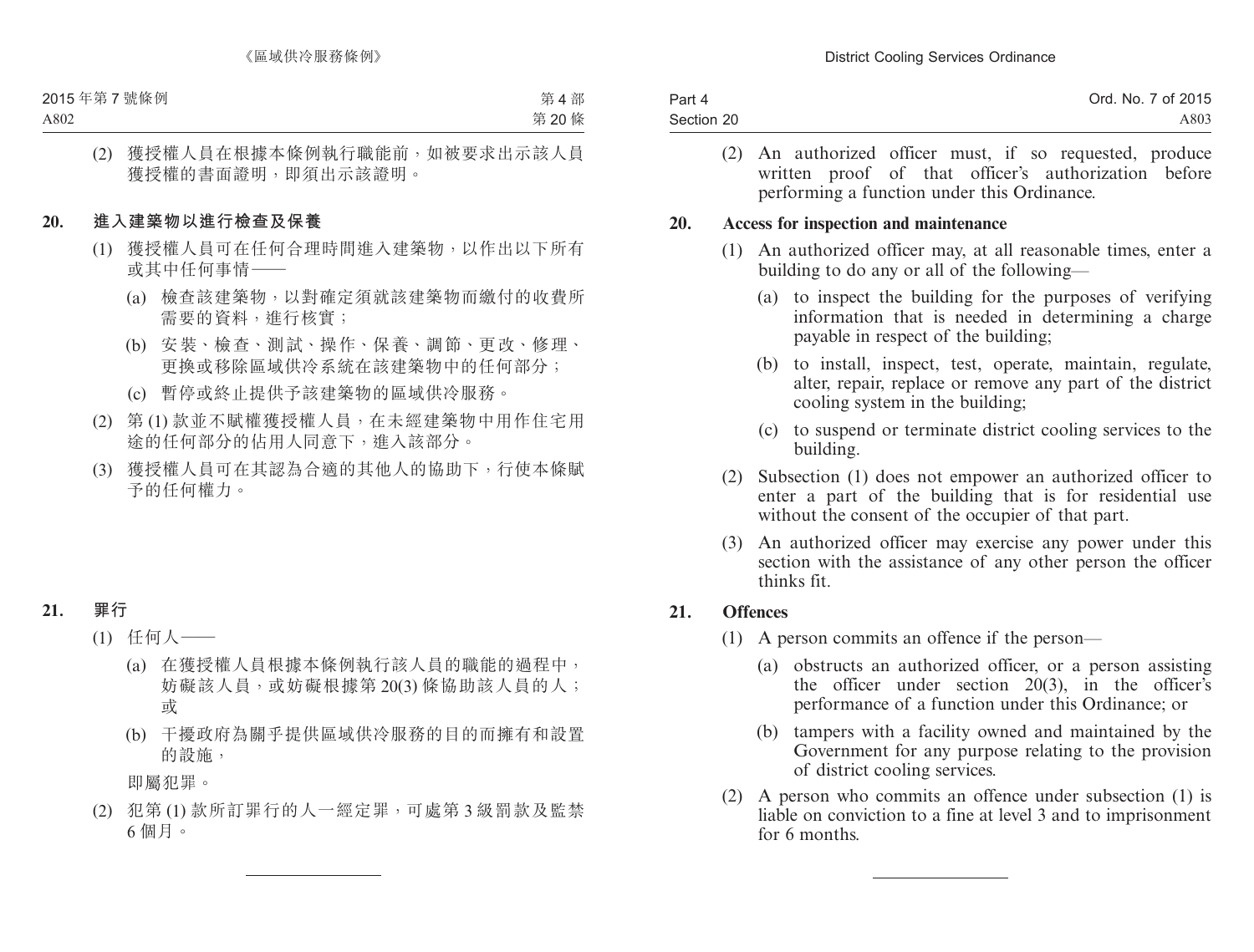# **Part 5**

# **Appeal**

### **22. Appeal to appeal board**

- (1) A person who is aggrieved by any of the following decisions and direction made in respect of the person may appeal to an appeal board against the decision or direction—
	- (a) a decision not to approve a person as the consumer of district cooling services for a building under section 4(4);
	- (b) a decision to refuse to provide district cooling services to a building under section 6(2);
	- (c) a decision to suspend or terminate district cooling services to a building under section  $7(1)(b)$ , (c), (d), (e), (f) or  $(g)$ :
	- (d) a decision not to resume district cooling services to a building under section 8(2) where the services were suspended under section  $7(1)(b)$ , (c), (d), (e), (f) or (g);
	- (e) a decision to refuse an application for the cessation of the approval of a person as the consumer of district cooling services for a building under section 9;
	- (f) a decision to issue or amend an improvement notice under section 18;
	- (g) a direction contained in an improvement notice.
- (2) An appeal under subsection (1) against a decision or direction does not suspend the decision or direction unless the Director decides otherwise.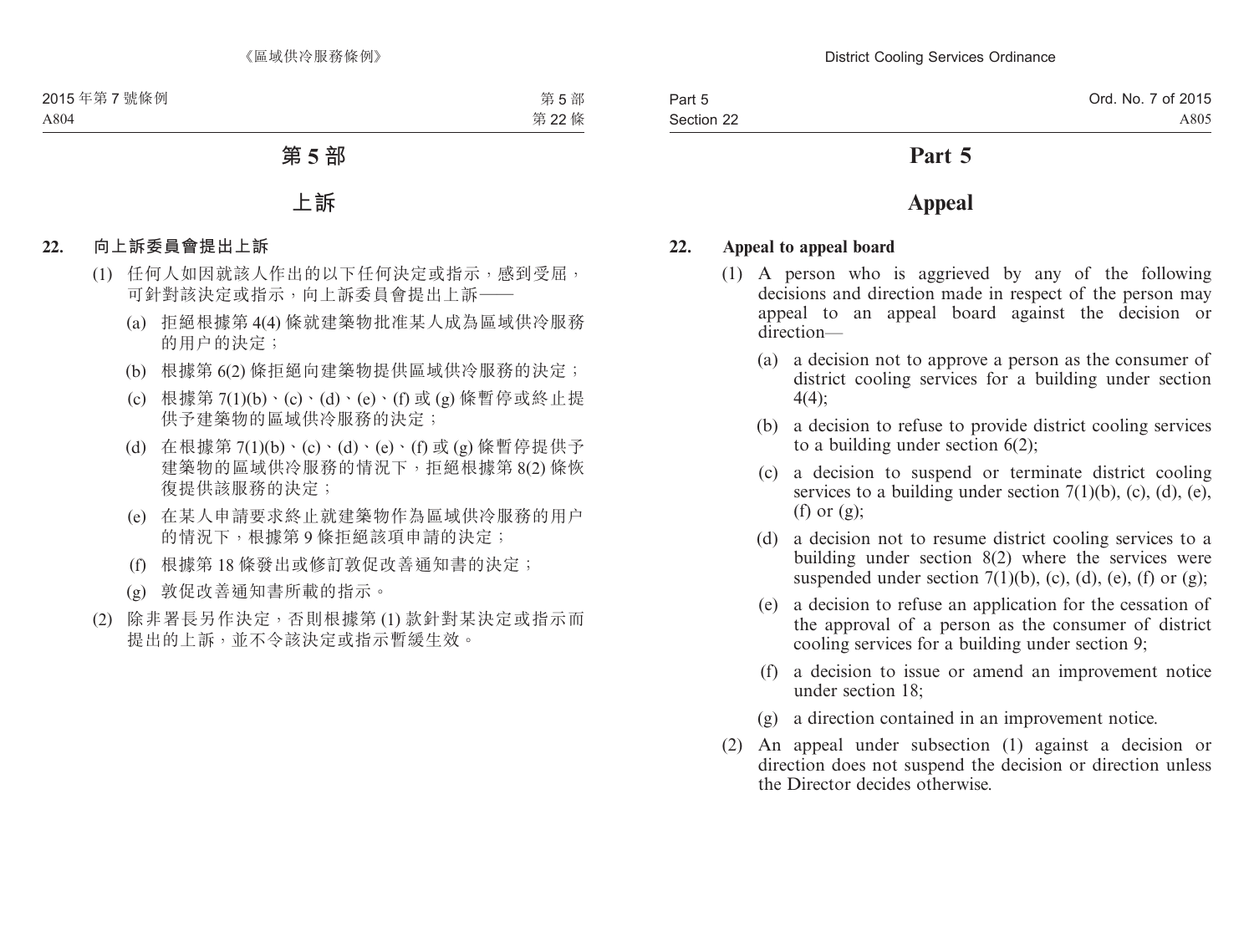| Part 5     | Ord. No. 7 of 2015 |
|------------|--------------------|
| Section 23 | A807               |

### **23. How to lodge an appeal**

- (1) A person may lodge an appeal under section 22(1) by giving a notice of appeal to the Director.
- (2) A notice of appeal must be given within—
	- (a) 14 days after the date on which the person is notified of the decision or direction appealed against; or
	- (b) a longer period that the Director may allow.
- (3) A notice of appeal must—
	- (a) be in a specified form;
	- (b) be accompanied by a copy of any document on which the person intends to rely; and
	- (c) contain the particulars of any witness that the person intends to call at the hearing of the appeal.
- (4) As soon as reasonably practicable after receiving a notice of appeal, the Director must deliver it to the Secretary.

# **24. Appeal board panel**

- (1) The Secretary is to appoint members to an appeal board panel consisting of the following numbers and categories of members—
	- (a) not more than 4 members, each of whom is—
		- (i) a barrister qualified to practise as such under the Legal Practitioners Ordinance (Cap. 159); or
		- (ii) a solicitor qualified to act as such under that Ordinance;
	- (b) not more than 4 members, each of whom is a corporate member of The Hong Kong Institution of Engineers in one or more of the electrical, mechanical and building services disciplines;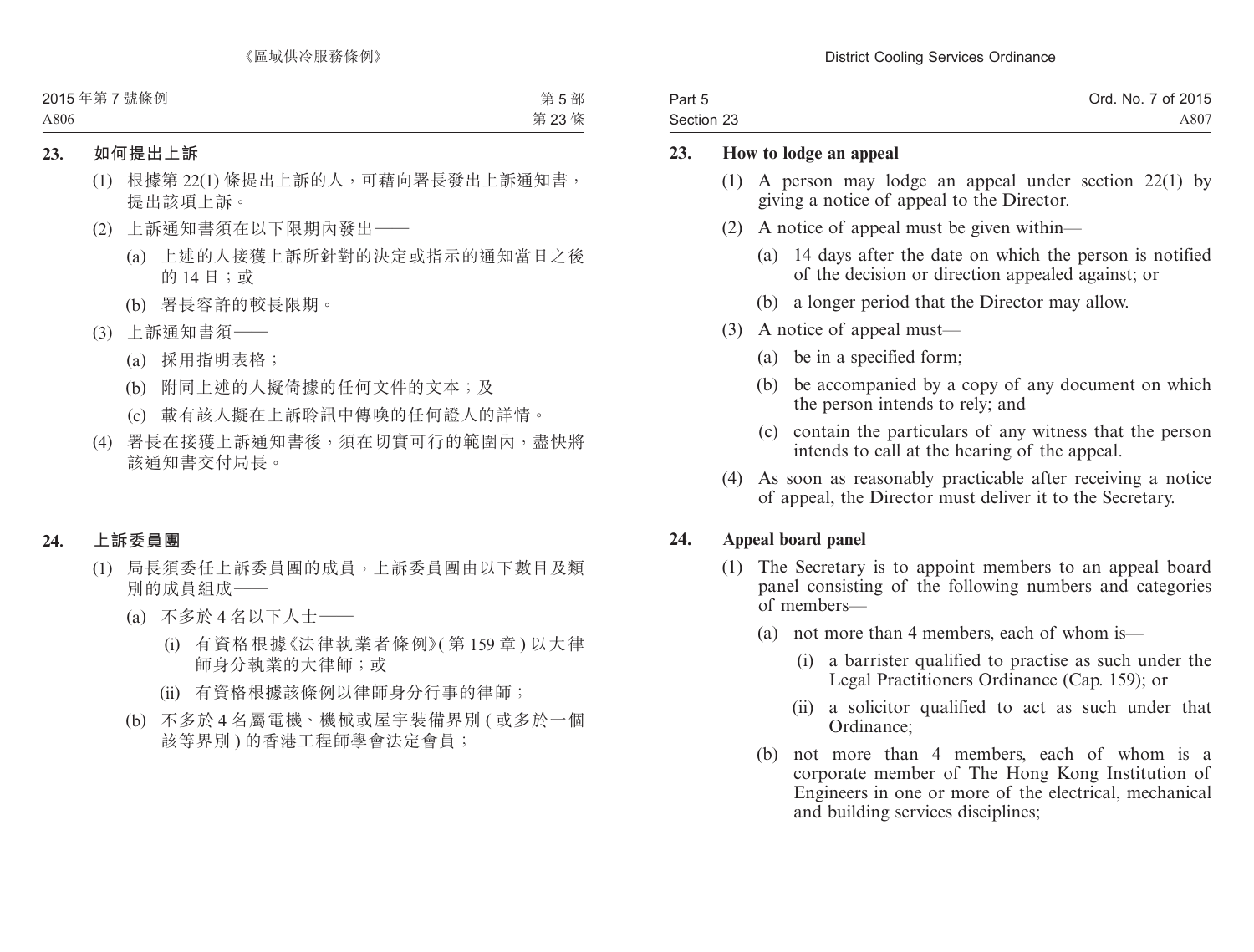| Part 5     | Ord. No. 7 of 2015 |
|------------|--------------------|
| Section 24 | A809               |
|            |                    |

- (c) not more than 4 members, each of whom is a corporate member of The Hong Kong Institution of Engineers in a discipline other than those mentioned in paragraph (b); and
- (d) not more than 4 members, each of whom is not, in the Secretary's opinion, from the engineering profession.
- (2) For an appointment under subsection (1)(b) or (c)—
	- (a) a person is ineligible if the person has less than 10 years' experience of practice in the engineering profession in Hong Kong; and
	- (b) if a person is a corporate member of The Hong Kong Institution of Engineers in more than one discipline, the person's membership is, for the purposes of subsections  $(1)$  and  $(6)(d)$ , to be regarded as being only in the discipline designated by the Secretary for the appointment.
- (3) A public officer is ineligible for an appointment under subsection  $(1)$ .
- (4) A member of the appeal board panel is to be appointed for a term of 3 years and may be reappointed where each reappointment is for a term of 3 years.
- (5) A member of the appeal board panel may, at any time, resign from his or her office by issuing a notice in writing to the Secretary.
- (6) The Secretary may terminate the office of a member of the appeal board panel if the Secretary is satisfied that the member—
	- (a) has become a public officer;
	- (b) has become bankrupt or has entered into a voluntary arrangement within the meaning of section 2 of the Bankruptcy Ordinance (Cap. 6) with the member's creditors;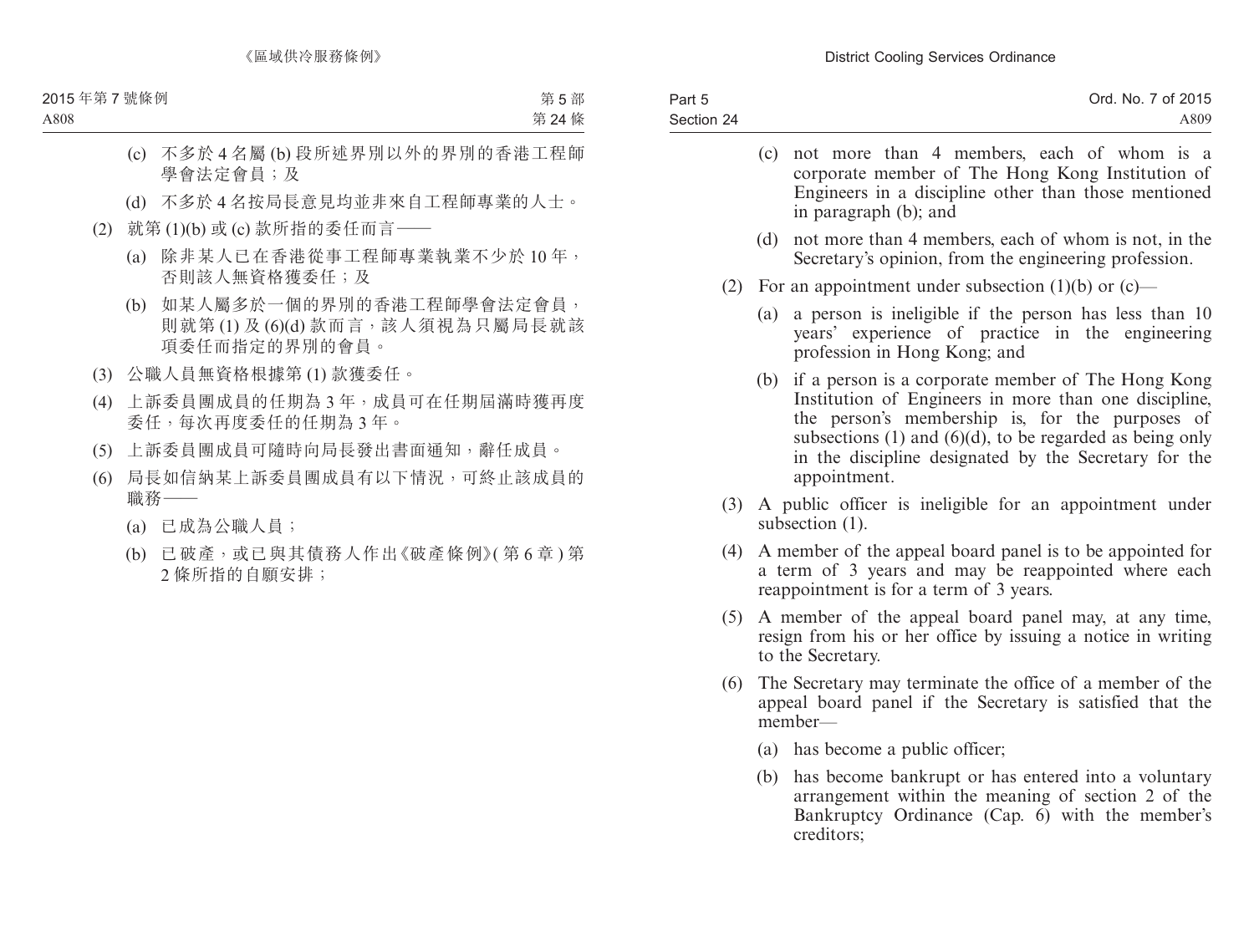| Part 5     | Ord. No. 7 of 2015 |
|------------|--------------------|
| Section 25 | A811               |

- (c) is incapacitated by physical or mental illness;
- (d) has ceased to be of the capacity by virtue of which the member was appointed; or
- (e) is otherwise unable or unfit to perform the functions of a member of the appeal board panel.
- (7) The Secretary must give notice in the Gazette of any appointment, reappointment, resignation or termination of office under this section.

# **25. Appeal board**

- (1) Within 21 days after receiving a notice of appeal delivered under section 23(4), the Secretary must appoint from among the members of the appeal board panel a District Cooling Services Appeal Board to hear the appeal.
- (2) An appeal board is to consist of 5 members—
	- (a) one of whom is the Chairperson of the board, who must be appointed from the category of members specified in section  $24(1)(a)$ ; and
	- (b) the remaining 4 members must be appointed from all of the 3 categories of members specified in section  $24(1)(b)$ , (c) and (d).
- (3) If a vacancy occurs in an appeal board before the hearing of the appeal begins, the Secretary must, as soon as reasonably practicable, make an appointment from among the members of the appeal board panel to fill the vacancy so that the board is composed in accordance with subsection (2).
- (4) The members of an appeal board may be paid out of the general revenue any remuneration the Financial Secretary determines.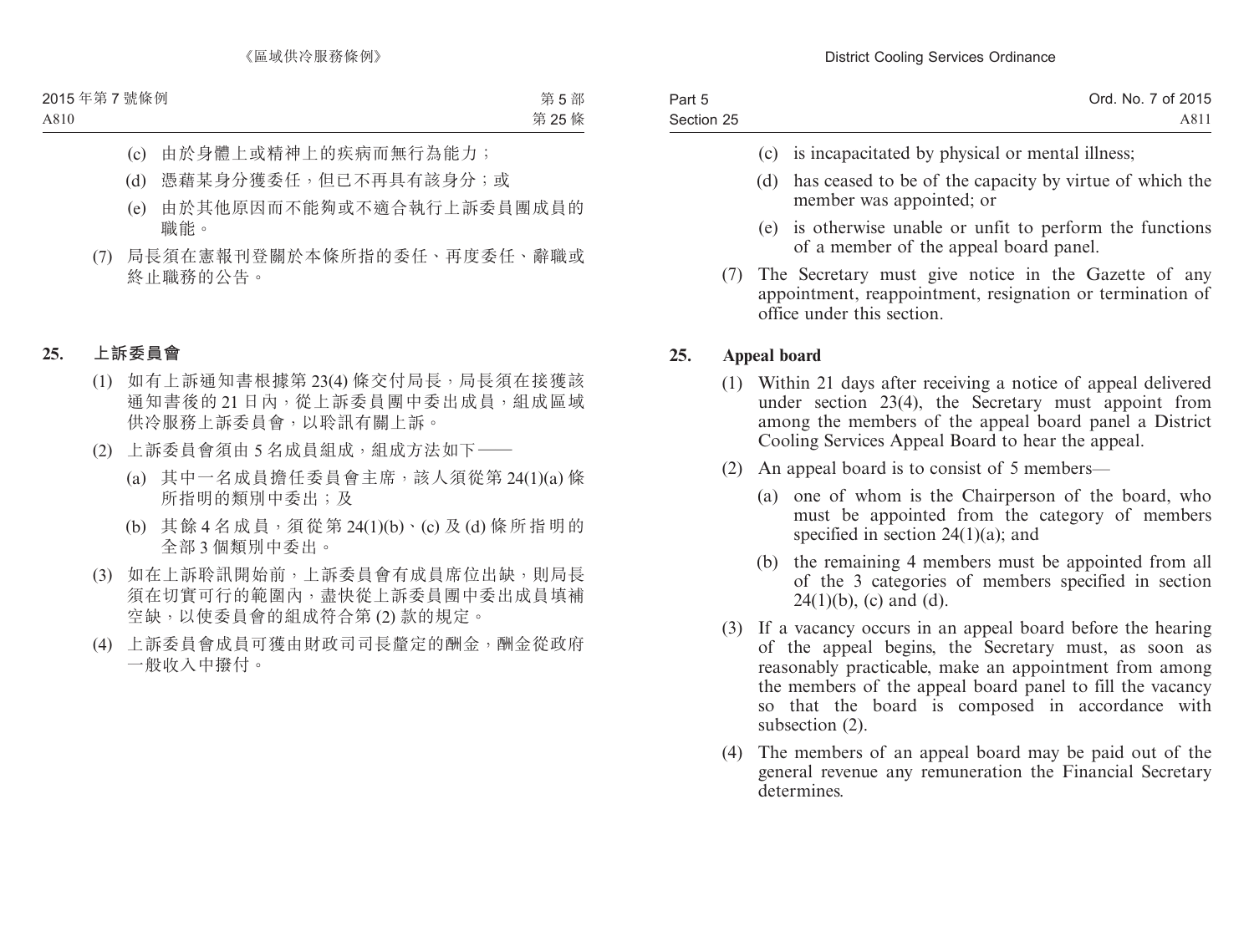| Part 5     | Ord. No. 7 of 2015 |
|------------|--------------------|
| Section 26 | A813               |

### **26. Proceedings of appeal board**

- (1) The quorum for a meeting of an appeal board is 3 members, one of whom must be the Chairperson of the board.
- (2) A question before an appeal board must be determined by a majority of those members present at the meeting at which the question is to be determined.
- (3) If there is an equality of votes in respect of a question before an appeal board, the Chairperson of the board has a casting vote in addition to his or her original vote.
- (4) An appeal board may perform any of its functions, and its proceedings are valid, despite—
	- (a) subject to section 28, a vacancy in the board; or
	- (b) a defect in the appointment or qualification of a person purporting to be a member of the board.
- (5) In performing their functions under this Ordinance, the members of an appeal board have the same privileges and immunities as a judge of the Court of First Instance has in civil proceedings in that Court.
- (6) A person appearing before an appeal board as a witness, a party to an appeal or a representative of a party to an appeal is entitled to the same privileges and immunities as he or she would have in civil proceedings in the Court of First Instance.
- (7) Subject to this Part, an appeal board may determine its own procedure.
- (8) In this section—

*meeting* (會議) includes a meeting to hear an appeal.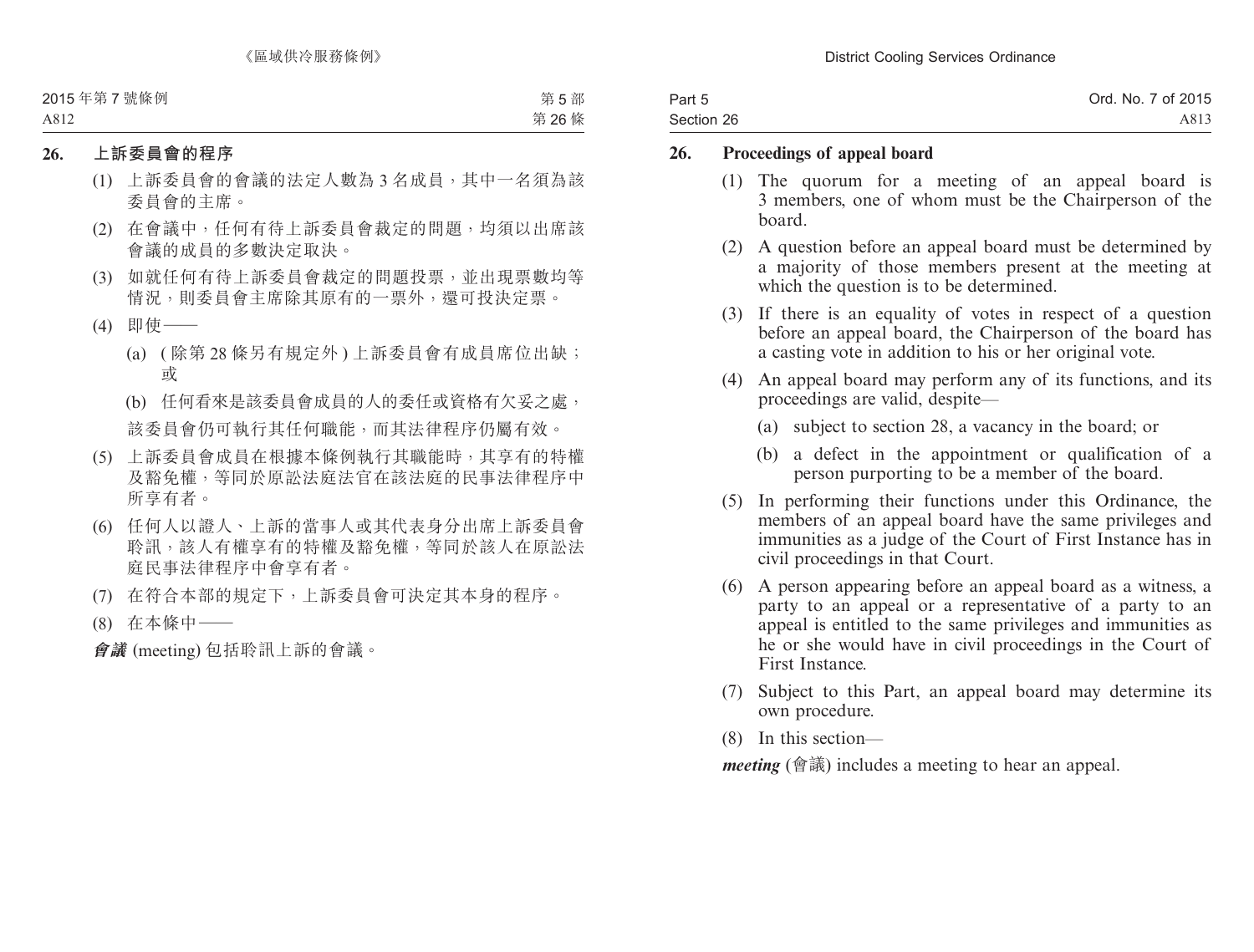| Part 5     | Ord. No. 7 of 2015 |
|------------|--------------------|
| Section 27 | A815               |

### **27. Hearing of appeal**

- (1) The Chairperson of an appeal board must notify the appellant and the Director of the date, time and place of the hearing of the appeal at least 14 days before the hearing.
- (2) At the hearing of an appeal—
	- (a) the appellant may be represented by—
		- (i) a barrister or solicitor; or
		- (ii) (if the appellant is a body corporate) an individual authorized by the appellant; and
	- (b) the Director may be represented by—
		- (i) a barrister or solicitor; or
		- (ii) a public officer.
- (3) An appeal board may engage a barrister or solicitor to attend the hearing of an appeal to advise it on any matter relating to the appeal.
- (4) The hearing of an appeal must be open to the public unless the appeal board determines that there is a good reason for it to be held in camera.
- (5) An appeal board may, by a notice signed by the Chairperson of the board and issued to a person—
	- (a) direct the person to attend before the board and to give evidence; or
	- (b) direct the person to produce documents.
- (6) No person to whom a direction is given under subsection (5) is required to give any evidence, or produce any document, that tends to incriminate the person.
- (7) A person who fails to comply with a direction under subsection (5) commits an offence and is liable on conviction to a fine at level 3.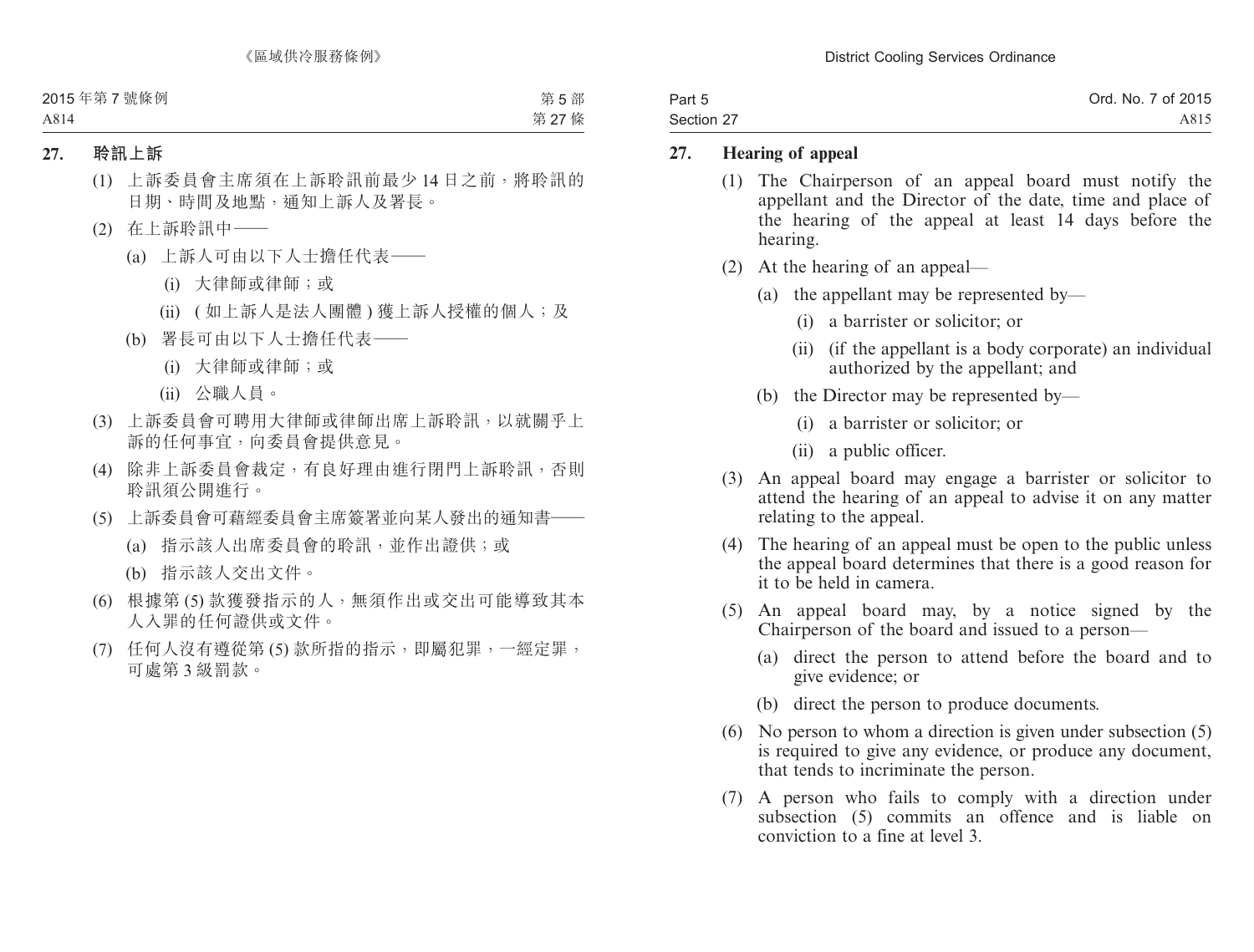| Part 5     | Ord. No. 7 of 2015 |
|------------|--------------------|
| Section 28 | A817               |

### **28. Reappointment of appeal board in case of certain vacancies**

- (1) Subsection (2) applies if, after the hearing of an appeal has begun, a vacancy occurs in an appeal board and—
	- (a) as a result, fewer than 3 members of the board remain in office; or
	- (b) the vacancy is that of the Chairperson of the board.
- (2) On the occurrence of the vacancy—
	- (a) the appeal board is dissolved; and
	- (b) the Secretary must appoint an appeal board under section 25(1) as if the Secretary had received, on the date on which the vacancy occurred, the notice of appeal delivered under section 23(4) in relation to the subject matter of the appeal again.

# **29. Appeal board may authorize inspection of installation etc.**

- (1) If an appeal board reasonably believes that an installation or facility is relevant to the determination of an appeal, the board may, by an authorization signed by the Chairperson of the board—
	- (a) authorize a person to inspect the installation or facility; and
	- (b) authorize the person to enter a building, except a part of the building that is for residential use, for the purposes of the inspection.
- (2) A person who obstructs a person authorized under subsection (1) in the inspection commits an offence and is liable on conviction to a fine at level 3 and to imprisonment for 6 months.

# **30. Determination of appeal**

(1) An appeal board may—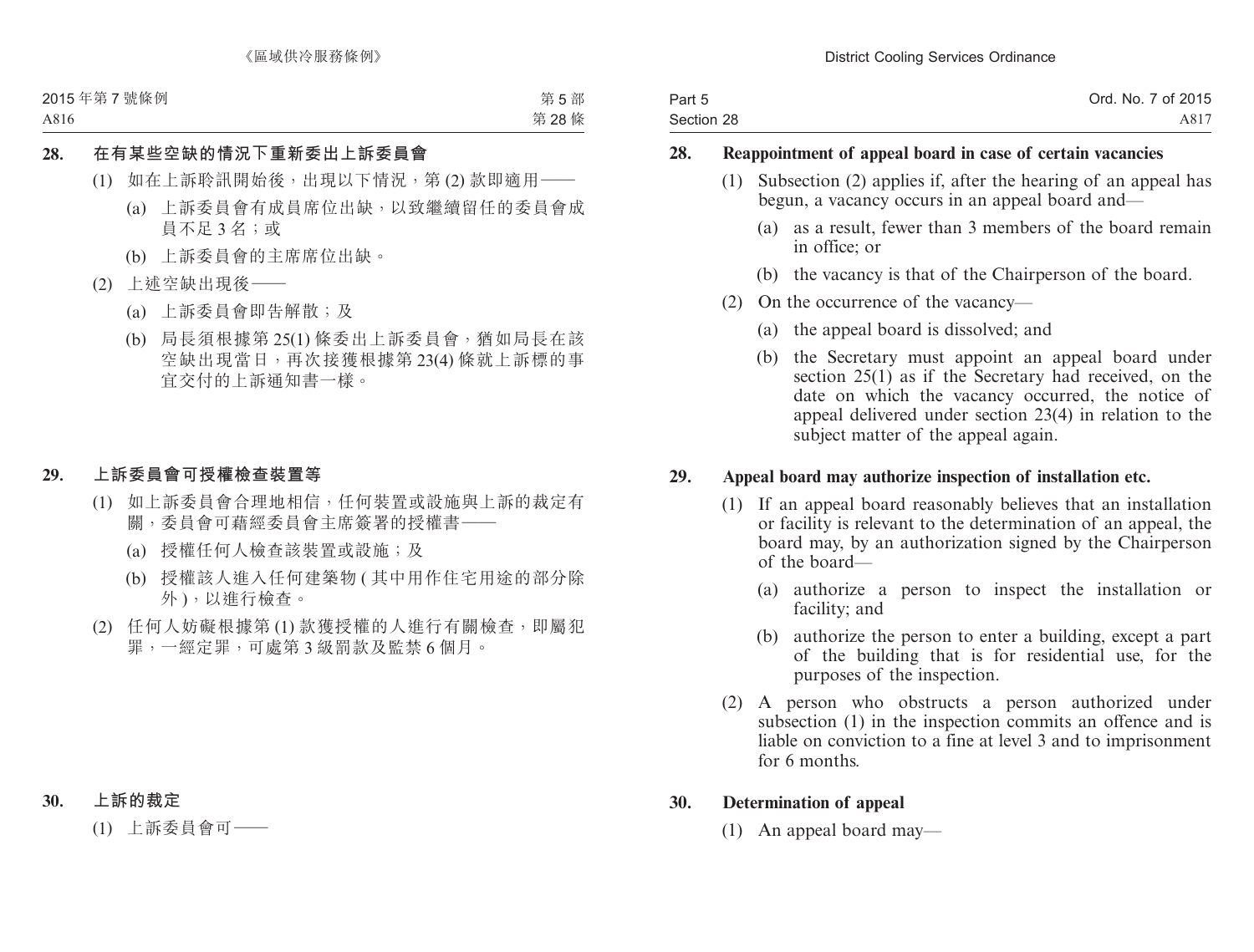| Part 5     | Ord. No. 7 of 2015 |
|------------|--------------------|
| Section 30 | A819               |
|            |                    |

- (a) confirm, vary or revoke the decision or direction appealed against; or
- (b) substitute its own decision or direction for the decision or direction appealed against.
- (2) An appeal board may make any order that it thinks fit with regard to the payment of—
	- (a) costs and expenses of the appeal proceedings; or
	- (b) costs and expenses of the Director or any other person in the proceedings.
- (3) The costs and expenses ordered to be paid under subsection (2) are recoverable as a civil debt.
- (4) An appeal board must issue to the appellant and the Director a notice of its determination and the reasons for the determination.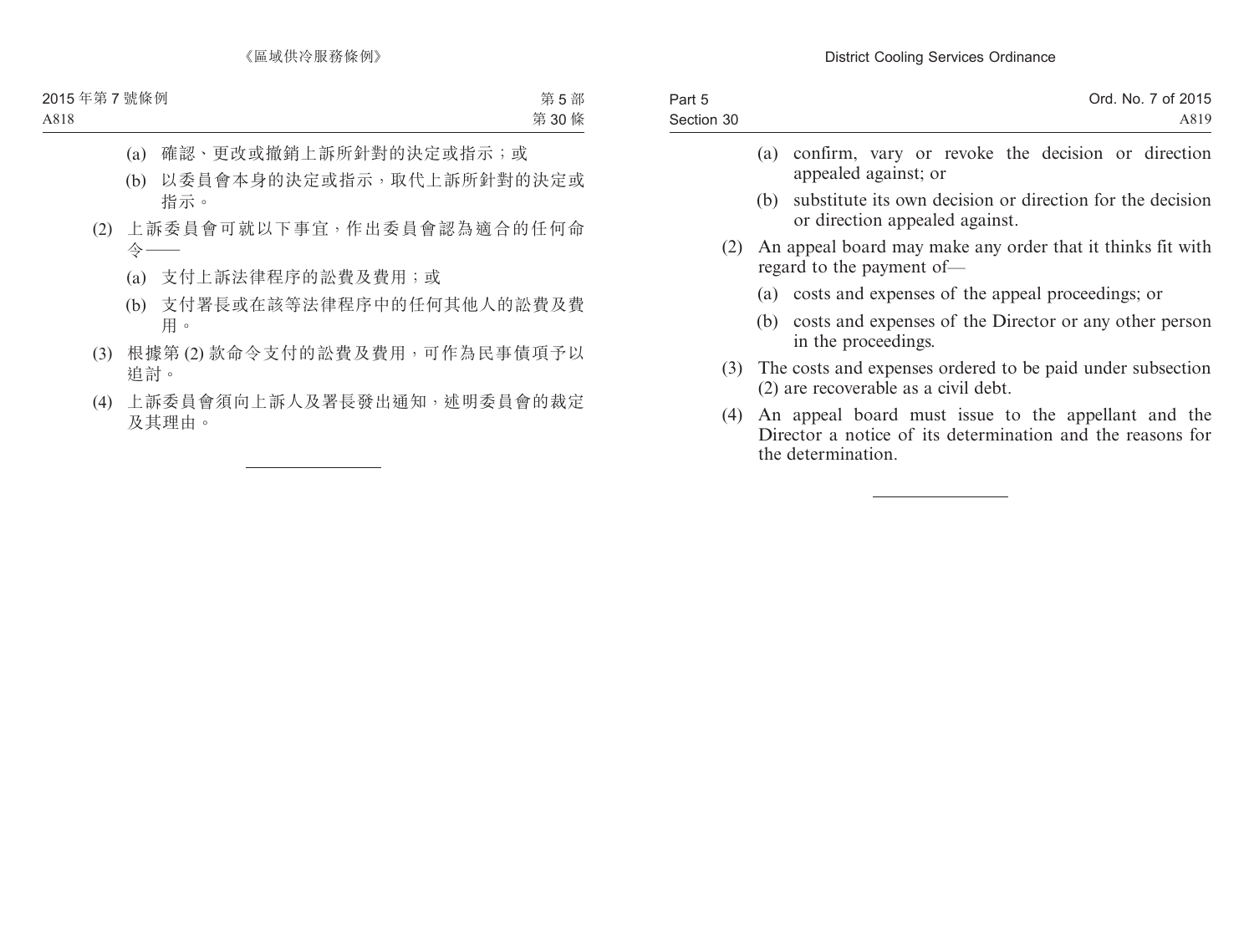# **Part 6**

# **Miscellaneous Matters**

#### **31. Presumptions and evidence in writing**

- (1) In any civil proceedings for the recovery of an unpaid charge or fee payable under this Ordinance, a document to which this subsection applies is admissible in evidence on production without further proof.
- (2) Subsection (1) applies to a document that—
	- (a) purports to be signed by the Director or an authorized officer; and
	- (b) states—
		- (i) the name of the person liable to pay the charge or fee;
		- (ii) the amount of the charge or fee;
		- (iii) the nature and other particulars of the charge or fee; and
		- (iv) that the charge or fee remains unpaid.
- (3) If a document is admitted in evidence under subsection  $(1)$ —
	- (a) the court must, in the absence of evidence to the contrary, presume—
		- (i) that it was signed by the Director or the authorized officer as stated in the document;
		- (ii) that the facts referred to in subsection  $(2)(b)$  as stated in the document are true; and
		- (iii) that the record of the facts stated in the document was made and compiled at the time stated in it; and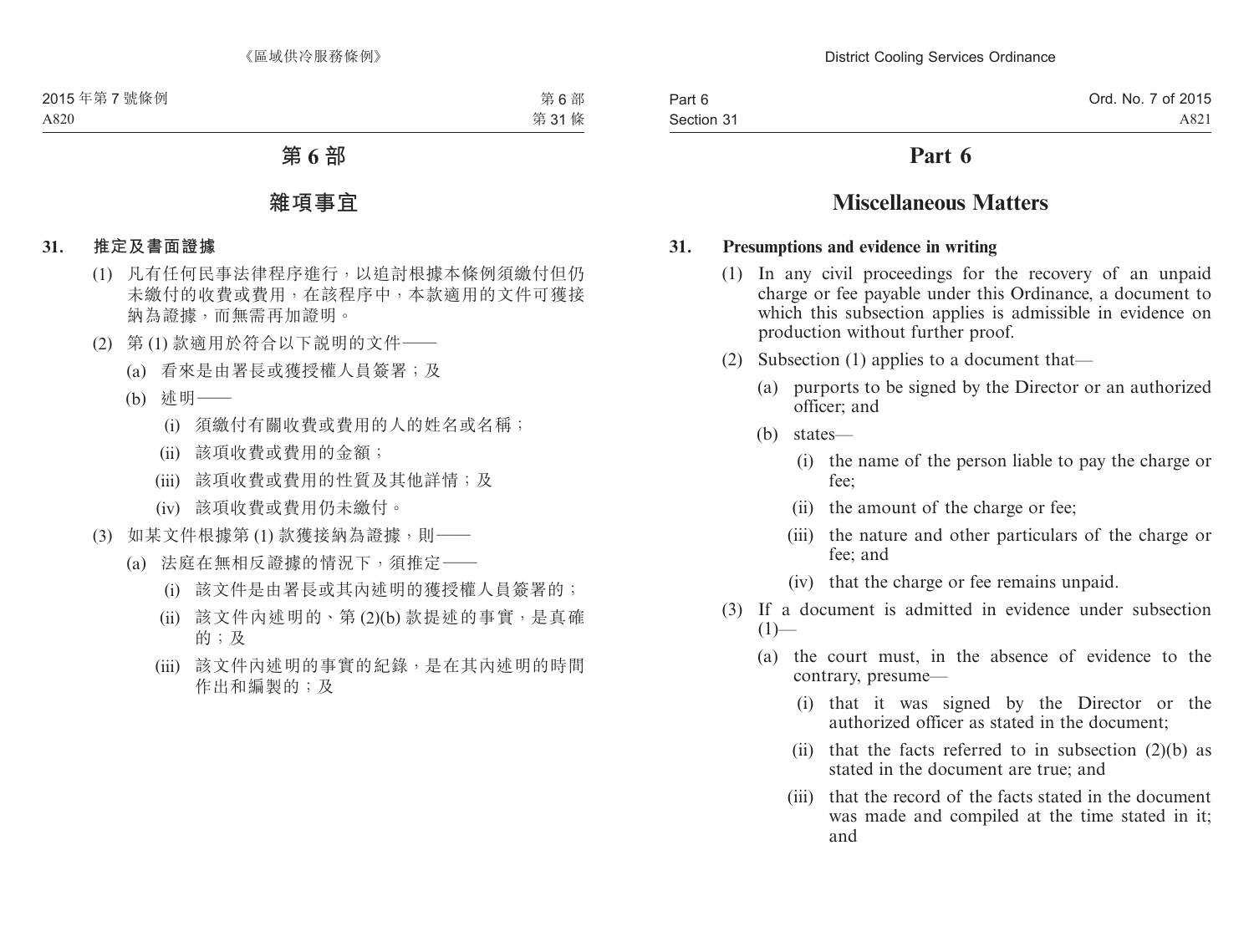| Part 6     | Ord. No. 7 of 2015 |
|------------|--------------------|
| Section 32 | A823               |

- (b) the document is evidence of all other matters contained in it.
- (4) If a document is admitted in evidence under subsection (1), the court may, if it thinks fit, on its own motion or on the application of a party to the proceedings—
	- (a) summon the person who signed the document; and
	- (b) examine that person as to the subject matter of the document.

# **32. Delegation by Director**

The Director may, in writing, delegate any of his or her functions under this Ordinance to a public officer attached to the Electrical and Mechanical Services Department.

### **33. Director may specify forms**

- (1) The Director may specify a form to be used for the purposes of any provision of this Ordinance.
- (2) If the Director specifies a form under subsection (1), the Director must make copies of the form available—
	- (a) at the office of the Electrical and Mechanical Services Department during normal office hours; and
	- (b) in any other manner the Director thinks fit.

### **34. Secretary may amend Schedules**

The Secretary may, by notice published in the Gazette, amend Schedule 1 or 2.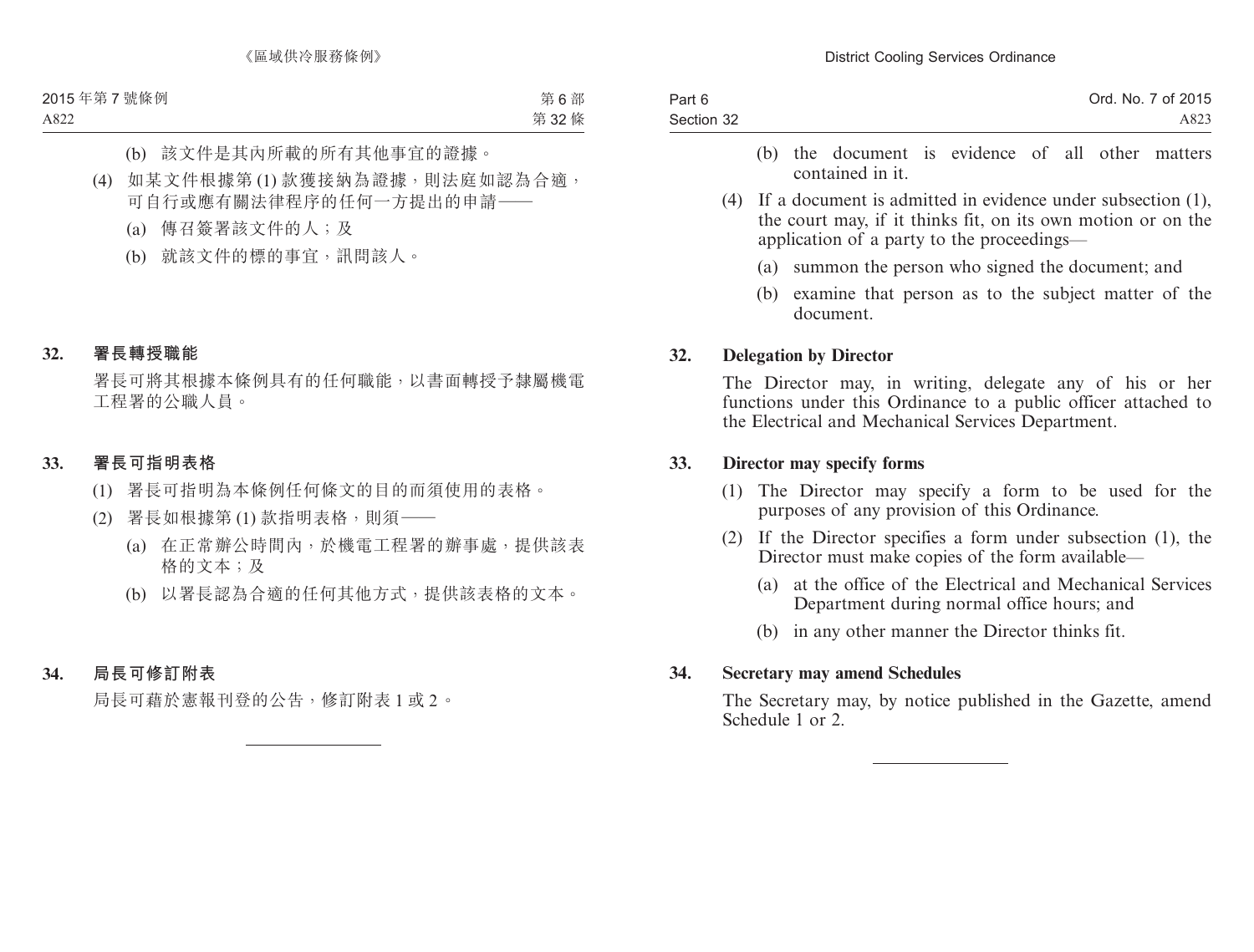# **Schedule 1** [ss. 3 & 34]

# **District Cooling System in relation to which this Ordinance Applies**

1. Kai Tak District Cooling System, which serves the area that is delineated and edged red on Plan No. KM9180 signed by the Director of Lands on 12 August 2014 and deposited in the office of the Director of Electrical and Mechanical Services.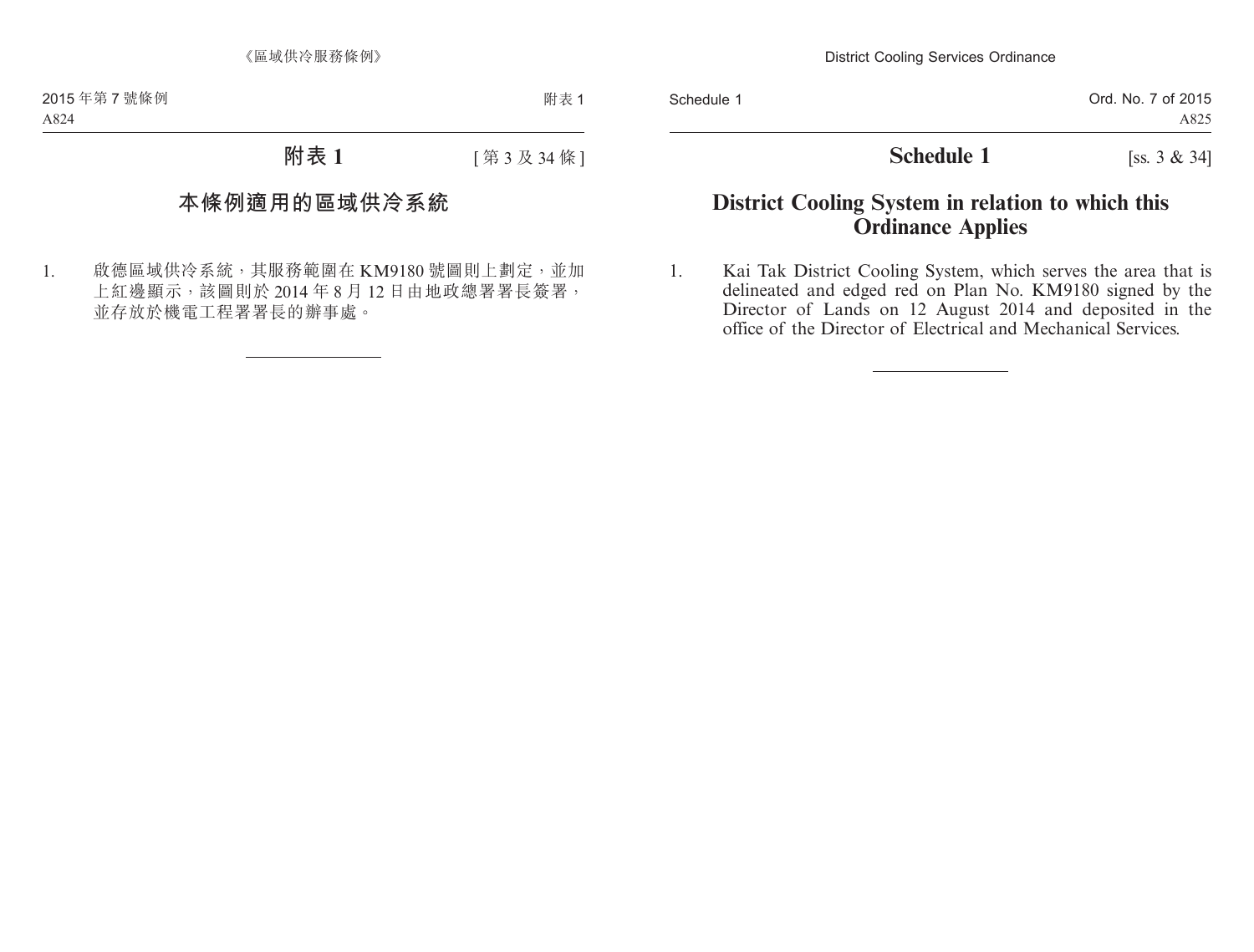| Schedule 2 | Ord. No. 7 of 2015 |
|------------|--------------------|
| Section 1  | A827               |

# **Schedule 2** [ss. 10 & 34]

# **Charges for District Cooling Services**

# **1. Calculation of charges for district cooling services**

- (1) This Schedule applies to the calculation of the following charges for a district cooling system—
	- (a) capacity charge and capacity overrun charge (see section 2 of this Schedule):
	- (b) consumption charge (see section 3 of this Schedule);
	- (c) surcharge and further surcharge (see section 4 of this Schedule).
- (2) Section 5 of this Schedule sets out the following rates that are applicable to a building to which district cooling services are provided by a district cooling system referred to in that section—
	- (a) capacity charge rate;
	- (b) consumption charge rate.

# **2. Capacity charge and capacity overrun charge**

(1) The amount of capacity charge payable under section 10(1)(a) in respect of a building for a month is to be calculated according to the following formula—

capacity charge = 
$$
C \times CR
$$

where—

- $C =$  contract cooling capacity of the building; and
- $CR =$  capacity charge rate applicable to the building.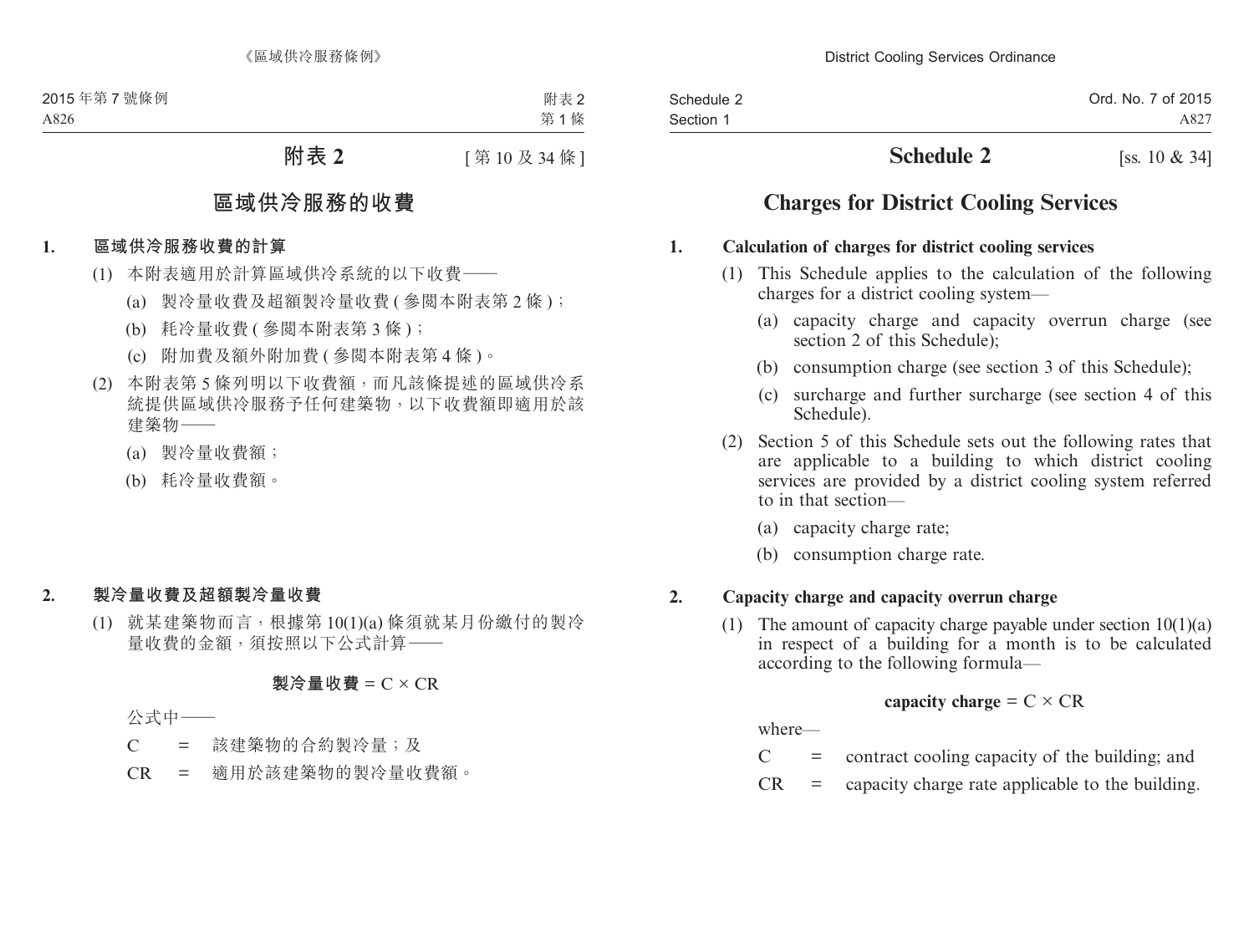| Schedule 2 | Ord. No. 7 of 2015 |
|------------|--------------------|
| Section 3  | A829               |

(2) The amount of capacity overrun charge, if payable under section  $10(1)(b)$  in respect of a building for a month, is to be calculated according to the following formula—

**capacity overrun charge** =  $(AC - C) \times CR \times 110\%$ 

where—

- $AC =$  highest actual cooling capacity of the building in the month;
- $C =$  contract cooling capacity of the building; and
- $CR =$  capacity charge rate applicable to the building.
- (3) If district cooling services are provided to a building in a month for a period of less than 1 month, the amount of capacity charge, and that of any capacity overrun charge, payable for that month are to be calculated on a pro-rata basis according to the number of days for which the services are provided to the building in that month.

# **3. Consumption charge**

The amount of consumption charge payable under section  $10(1)(c)$ in respect of a building for a month is to be calculated according to the following formula—

# **consumption charge** =  $AE \times ER$

where—

- $AE = actual cooling energy consumption of the building$ in the month; and
- $ER =$  consumption charge rate applicable to the building.

# **4. Surcharge and further surcharge**

(1) The amount of surcharge, if payable under section  $10(2)(a)$ in respect of a primary charge or fee, is to be calculated according to the following formula—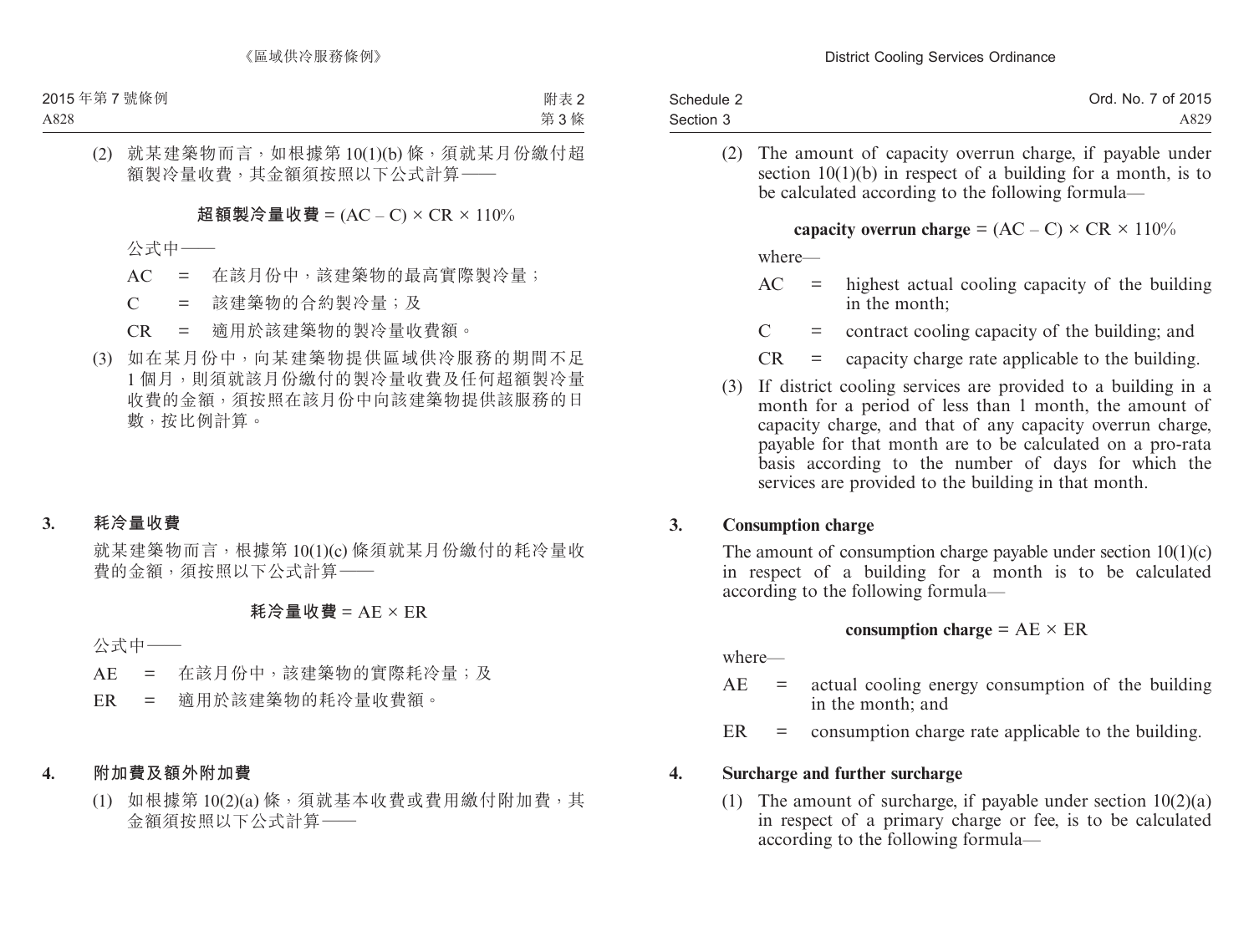| Schedule 2 | Ord. No. 7 of 2015 |
|------------|--------------------|
| Section 5  | A831               |

#### **surcharge** =  $(PC - PCP) \times 5\%$

where—

- $PC =$  the primary charge or fee that is payable as at the due date; and
- $PCP =$  the part of the primary charge or fee that has been paid, if any, as at the end of the due date.
- (2) The amount of further surcharge, if payable under section 10(2)(b) in respect of a primary charge, fee or surcharge, is to be calculated according to the following formula—

#### **further surcharge** =  $(PCS - PCSP) \times 10\%$

where—

- PCS = the primary charge, fee or surcharge that is payable as at the due date; and
- $PCSP =$  the part of the primary charge, fee or surcharge that has been paid, if any, as at the expiry of the period of 6 months beginning on the day after the due date.

### **5. Capacity charge rate and consumption charge rate**

- (1) For a building to which district cooling services are provided by a district cooling system specified in column 1 of the following table—
	- (a) the capacity charge rate applicable is specified in paragraph (a) in column 2 opposite that system; and
	- (b) the consumption charge rate applicable is specified in paragraph (b) in column 2 opposite that system.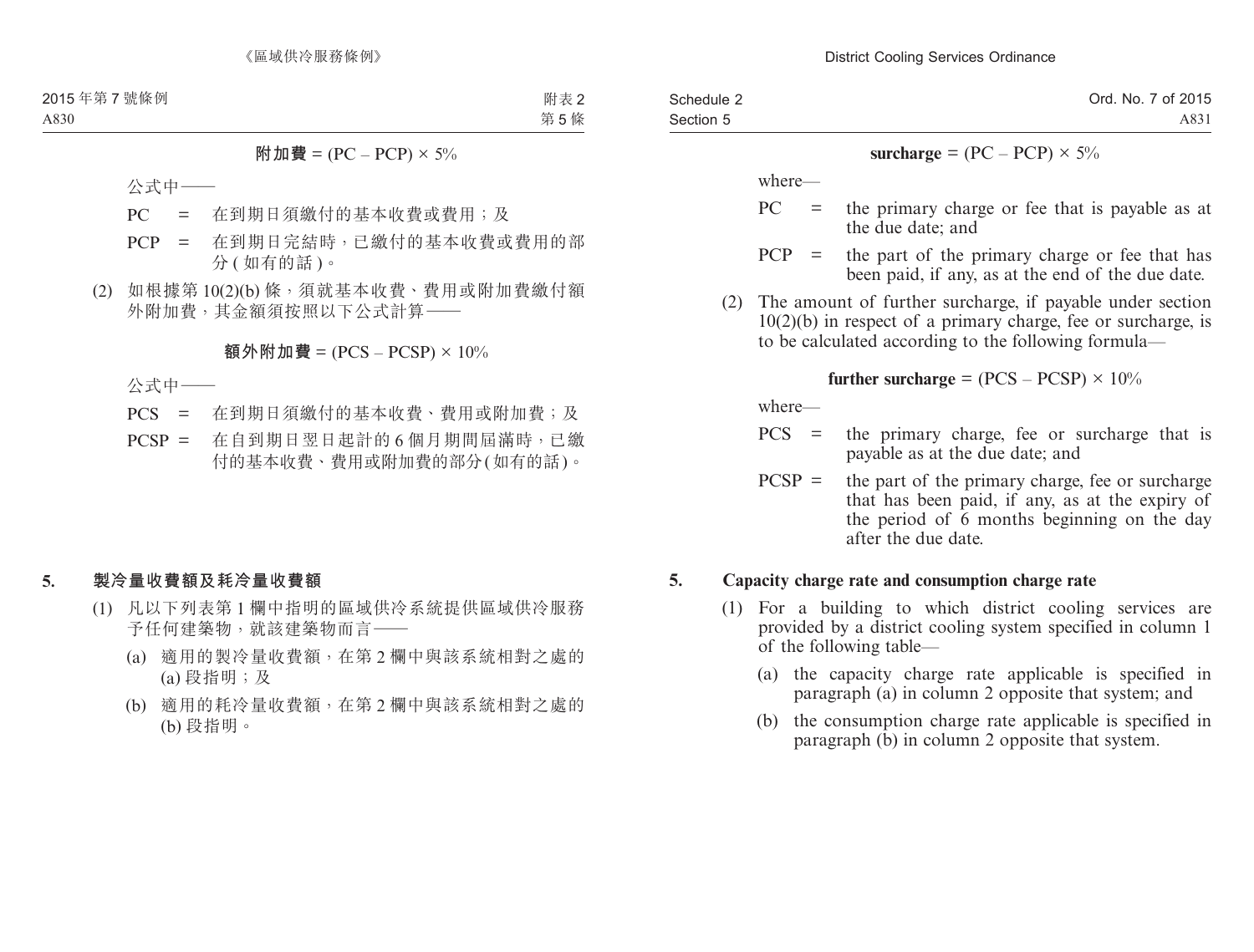| Schedule 2<br>Section 5 |    |                      |     |                                                          | Ord. No. 7 of 2015<br>A833                                                                          |
|-------------------------|----|----------------------|-----|----------------------------------------------------------|-----------------------------------------------------------------------------------------------------|
|                         |    |                      |     |                                                          | <b>Table</b>                                                                                        |
|                         |    | Column 1<br>District |     |                                                          | Column <sub>2</sub>                                                                                 |
|                         |    | cooling<br>system    |     |                                                          | Rate of charge                                                                                      |
|                         | 1. | Kai Tak              |     |                                                          | (a) Capacity charge rate $(CR)$ —                                                                   |
|                         |    | District             |     | (i)                                                      | for the initial period—                                                                             |
| Cooling<br>System       |    |                      |     | CR.<br>$=$ \$112.11 per kilowatt<br>refrigeration (kWr); |                                                                                                     |
|                         |    |                      |     | (ii)                                                     | for each subject period—                                                                            |
|                         |    |                      |     |                                                          | $= CR_{n-l} \times (1 + CCPI_r)$<br>CR.                                                             |
|                         |    |                      |     |                                                          | where-                                                                                              |
|                         |    |                      |     |                                                          | $CR_{n-1}$ = capacity charge<br>rate<br>applicable immediately<br>before the subject period;<br>and |
|                         |    |                      |     |                                                          | $CCPIr$ = rate of change in CCPI<br>applicable for the subject<br>period.                           |
|                         |    |                      | (b) |                                                          | Consumption charge rate $(ER)$ —                                                                    |
|                         |    |                      |     | (i)                                                      | for the initial period—                                                                             |
|                         |    |                      |     |                                                          | ER<br>$=$ \$0.19 per kilowatt-hour<br>refrigeration (kWrh);                                         |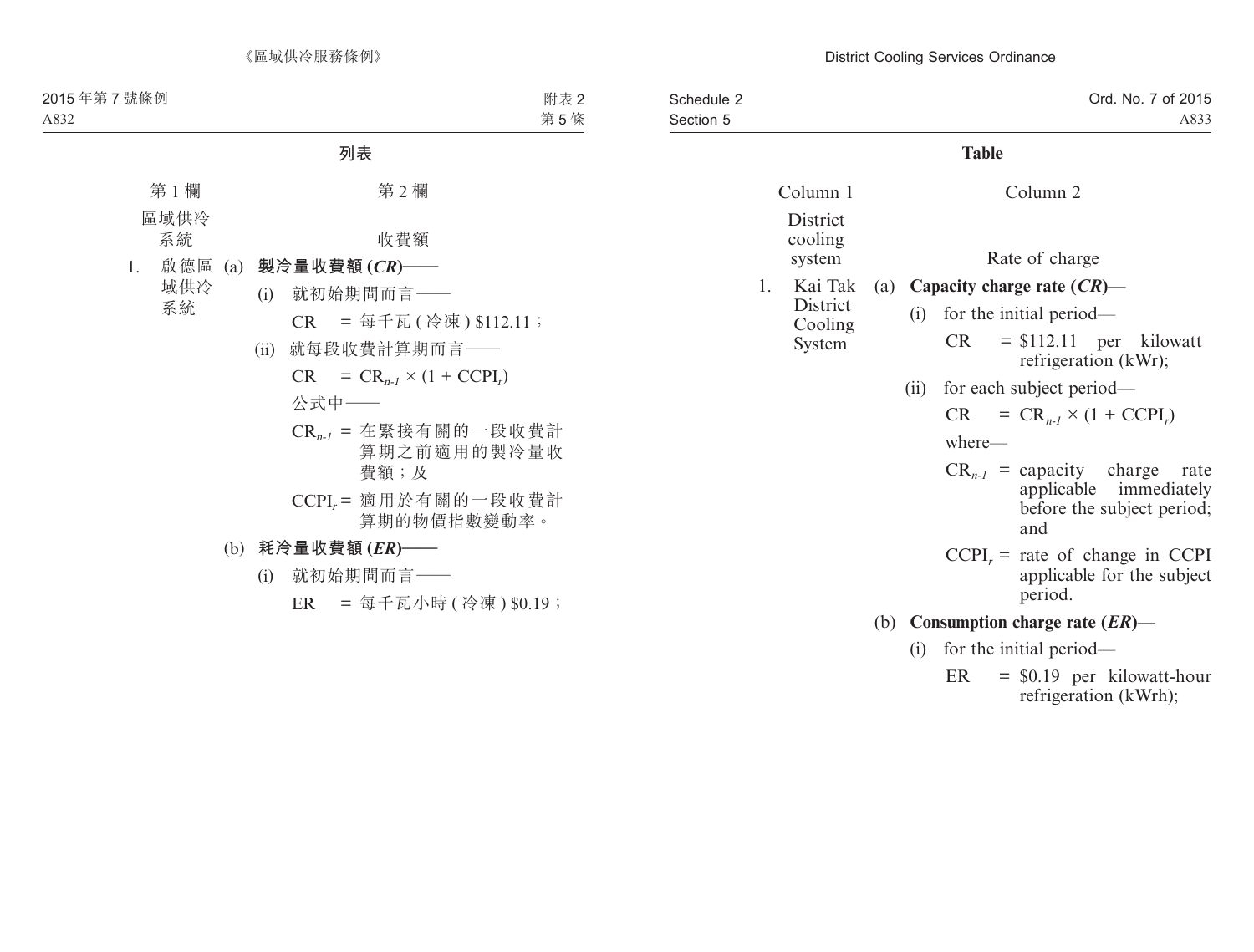| Schedule 2<br>Section 5 |                     | Ord. No. 7 of 2015<br>A835                                                                          |
|-------------------------|---------------------|-----------------------------------------------------------------------------------------------------|
|                         | Column 1            | Column 2                                                                                            |
|                         | District<br>cooling |                                                                                                     |
|                         | system              | Rate of charge                                                                                      |
|                         |                     | (ii) for each subject period—                                                                       |
|                         |                     | $ER = ER_{n-1} \times (1 + ET_r)$                                                                   |
|                         |                     | where—                                                                                              |
|                         |                     | $ER_{n-1}$ = consumption charge rate<br>applicable immediately<br>before the subject period;<br>and |
|                         |                     | $=$ rate of change in electricity<br>$ET_r$<br>tariff applicable for the<br>subject period.         |
|                         |                     |                                                                                                     |

- (2) In this section—
- *initial period* (初始期間), for the Kai Tak District Cooling System, means the period beginning on the commencement date of this Ordinance up to and including the first 31 March that follows;
- *rate of change in CCPI* (物價指數變動率), in relation to a subject period beginning in a year, means the annual rate of change in the Composite Consumer Price Index recorded for the preceding year, after removing the effects of all one-off relief measures of the Government, if any, as compiled and published by the Commissioner for Census and Statistics;
- *rate of change in electricity tariff* (電費變動率), in relation to a subject period beginning in a year, means the annual rate of change in electricity tariff applied to the year, as announced by the supplier of electricity to the district cooling system and publicized through the Internet by the Director: